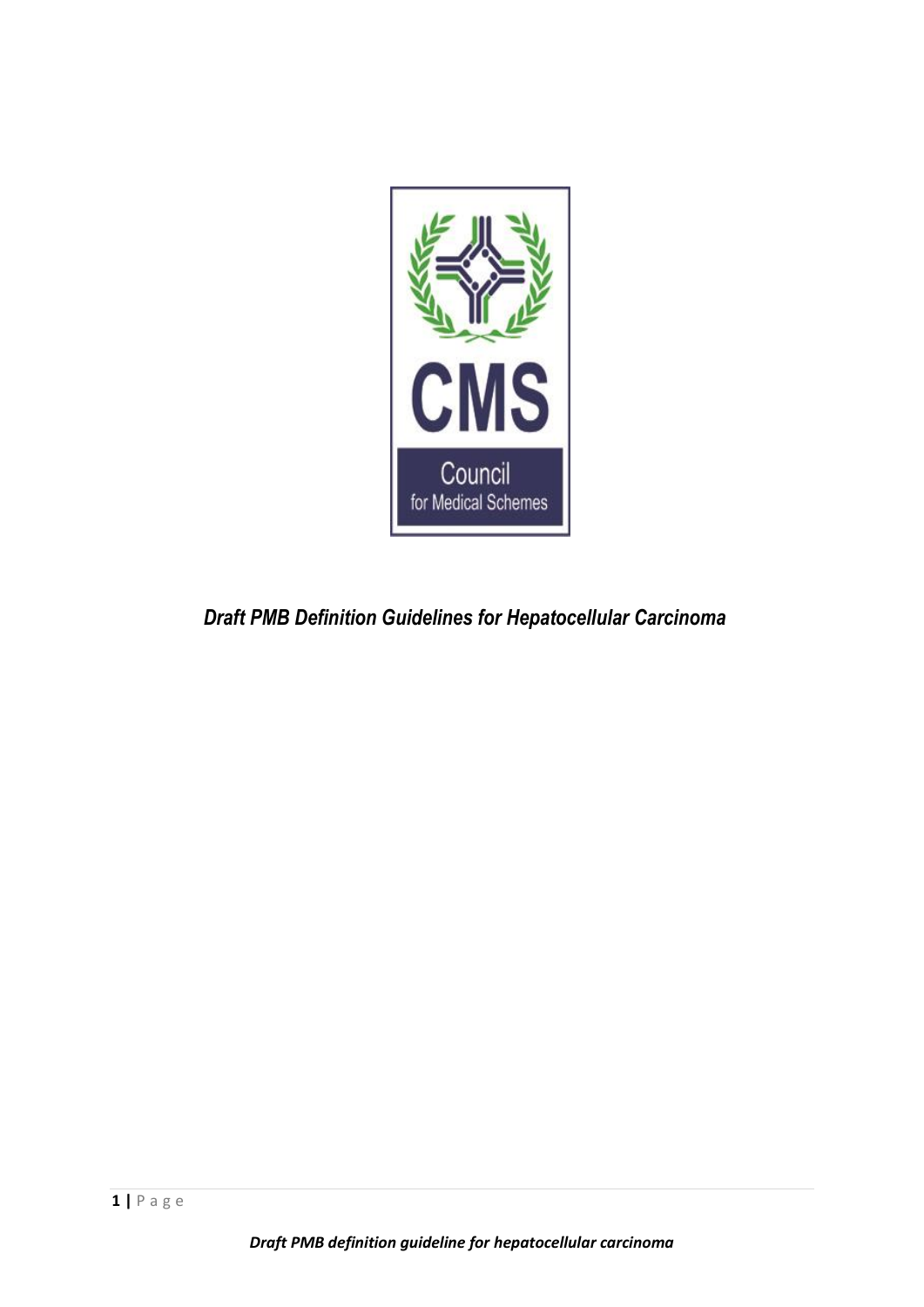## *Disclaimer:*

*The hepatocellular carcinoma benefit definition has been developed for the majority of standard patients. These benefits may not be sufficient for outlier patients. Therefore regulation 15h and 15I may be applied for patients who are inadequately managed by the stated benefits. The procedure codes are just an indication of applicable procedure codes, however some significant procedure codes may not have been included. The benefit definition does not describe specific in-hospital management such as theatre, anesthetists, anesthetic drugs, supportive medication and nursing care. However, these interventions form part of care and are prescribed minimum benefits.*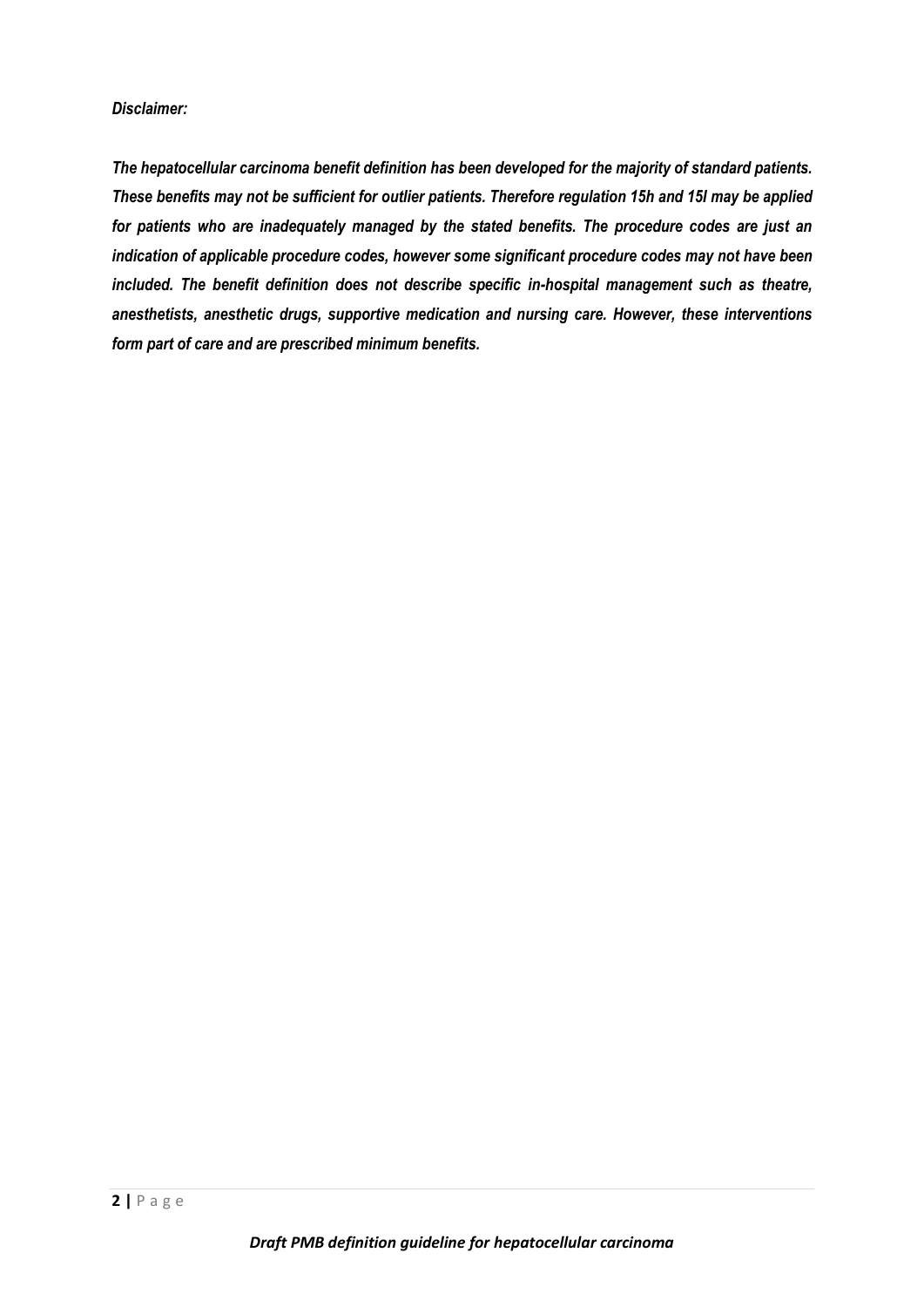# **Table of Contents**

| 1 <sup>1</sup> |                                                                                |  |
|----------------|--------------------------------------------------------------------------------|--|
| 2.             |                                                                                |  |
| 3.             |                                                                                |  |
| 4.             |                                                                                |  |
|                | 5. Pre-diagnostic work up of patients with suspected hepatocellular carcinoma7 |  |
| 6.             |                                                                                |  |
| 7.             |                                                                                |  |
| 8.             |                                                                                |  |
|                |                                                                                |  |
|                |                                                                                |  |
|                |                                                                                |  |
| 9.             |                                                                                |  |
|                |                                                                                |  |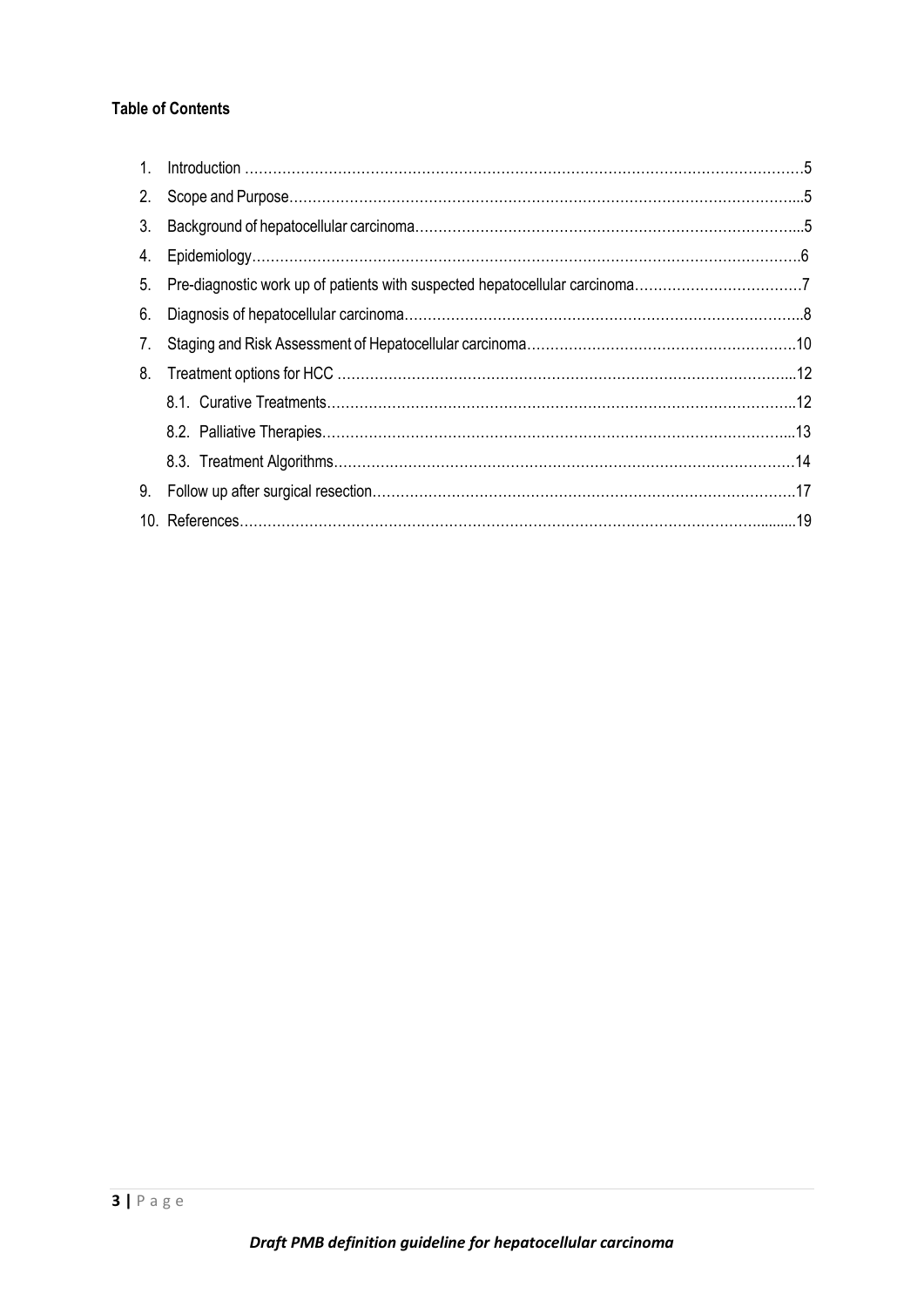# *Abbreviations*

| AASLD        | American Association for the Study of Liver Diseases              |
|--------------|-------------------------------------------------------------------|
| <b>AFP</b>   | Alpha fetoprotein                                                 |
| <b>BCLC</b>  | Barcelona Clinic Liver Cancer                                     |
| <b>CLIP</b>  | Cancer of the Liver Italian Program                               |
| <b>CMS</b>   | <b>Council for Medical Schemes</b>                                |
| <b>CT</b>    | Computed tomography                                               |
| <b>CTP</b>   | Childs-Turcotte-Pugh score                                        |
| <b>DNs</b>   | Dysplastic nodules                                                |
| <b>DTPs</b>  | Diagnosis treatment pairs                                         |
| <b>EBRT</b>  | <b>External Beam Radiation</b>                                    |
| <b>EPI</b>   | <b>Expanded Program of Immunization</b>                           |
| <b>FBC</b>   | Full Blood Count                                                  |
| <b>HBV</b>   | Hepatitis B virus                                                 |
| <b>HCC</b>   | Hepatocellular carcinoma                                          |
| <b>HCV</b>   | Hepatitis C virus                                                 |
| <b>INR</b>   | International normalized ratio                                    |
| <b>LFTs</b>  | Liver function tests                                              |
| <b>LRT</b>   | Loco-regional treatments                                          |
| LT           | Liver transplantation                                             |
| <b>MCT</b>   | Microwave coagulation therapy                                     |
| <b>MRI</b>   | Magnetic resonance imaging                                        |
| PEI          | Percutaneous ethanol injection                                    |
| <b>PMB</b>   | <b>Prescribed Minimum Benefits</b>                                |
| <b>RCT</b>   | Randomized controlled trials                                      |
| <b>RFA</b>   | Radiofrequency ablation                                           |
| <b>SBRT</b>  | Stereotactic body radiation therapy                               |
| <b>SHARP</b> | Sorafenib Hepatocellular Carcinoma Assessment Randomized Protocol |
| <b>TACE</b>  | Transarterial chemoembolization                                   |
| <b>WHO</b>   | World Health Organization                                         |
|              |                                                                   |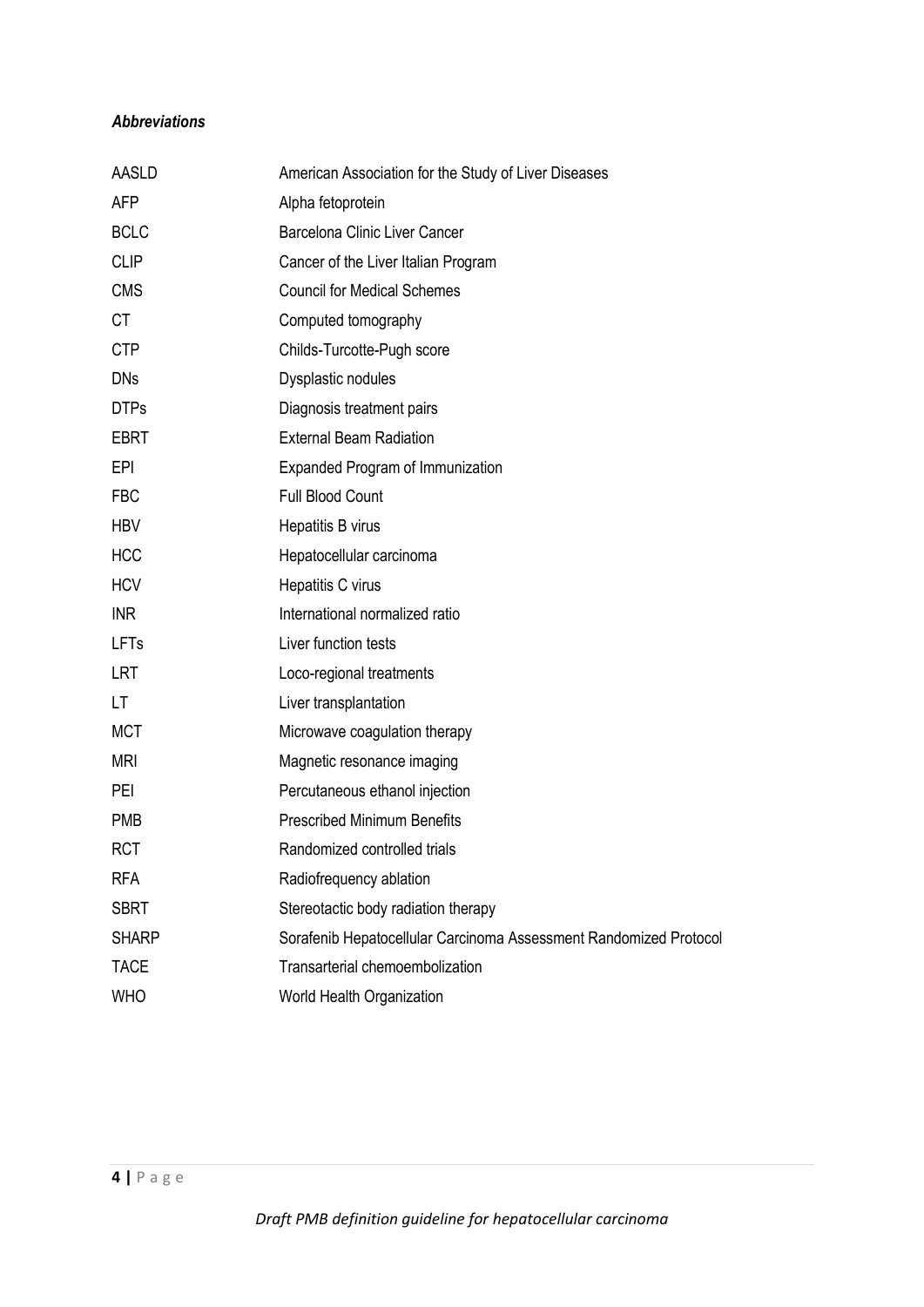# **1.** *Introduction*

- 1.1. The legislation governing the provision of the Prescribed Minimum Benefits (PMBs) is contained in the Regulations enacted under the Medical Schemes Act, No. 131 of 1998 (the Act). In respect of some of the Diagnosis Treatment Pairs (DTPs), medical scheme beneficiaries find it difficult to know their entitlements in advance. In addition, medical schemes interpret these benefits differently, resulting in a lack of uniformity of benefit entitlements.
- 1.2. The benefit definition project is coordinated by the Council for Medical Schemes (CMS) and aims to define the PMB package, as well as to guide the interpretation of the PMB provisions by relevant stakeholders.

# **2.** *Scope and Purpose*

- 2.1. The guidelines are intended as a recommendation for the diagnosis, treatment and care of individuals with early and advanced stage hepatocellular carcinoma in any clinically appropriate setting as outlined in the Act.
- 2.2. The purpose is to provide detailed clarification in respect of benefit and entitlements to members and beneficiaries of medical schemes.

**Table 1: Possible ICD10 codes for identifying hepatocellular carcinoma**

| ICD 10 code       | <b>WHO</b> description                   |
|-------------------|------------------------------------------|
| C <sub>22.0</sub> | Malignant neoplasm, liver cell carcinoma |
| $\mid$ C22.9      | Malignant neoplasm, liver, unspecified   |

## **3.** *Background of hepatocellular carcinoma*

- 3.1. Hepatocellular carcinoma (HCC) is a primary malignancy of the liver and occurs predominantly in patients with underlying chronic liver diseases and cirrhosis. Induced by multiple etiologies, HCC has a complex pathogenesis. Most causes of HCC mediate liver injury through the development of liver inflammation and fibrosis, which eventually results in the disordered liver cytoarchitecture characteristic of liver cirrhosis.
- 3.2. The disease processes, which result in malignant transformation, occur through a variety of pathways, many of which may be modified by external and environmental factors and eventually lead to genetic changes that delay apoptosis (programmed cell death) and increase cellular proliferation.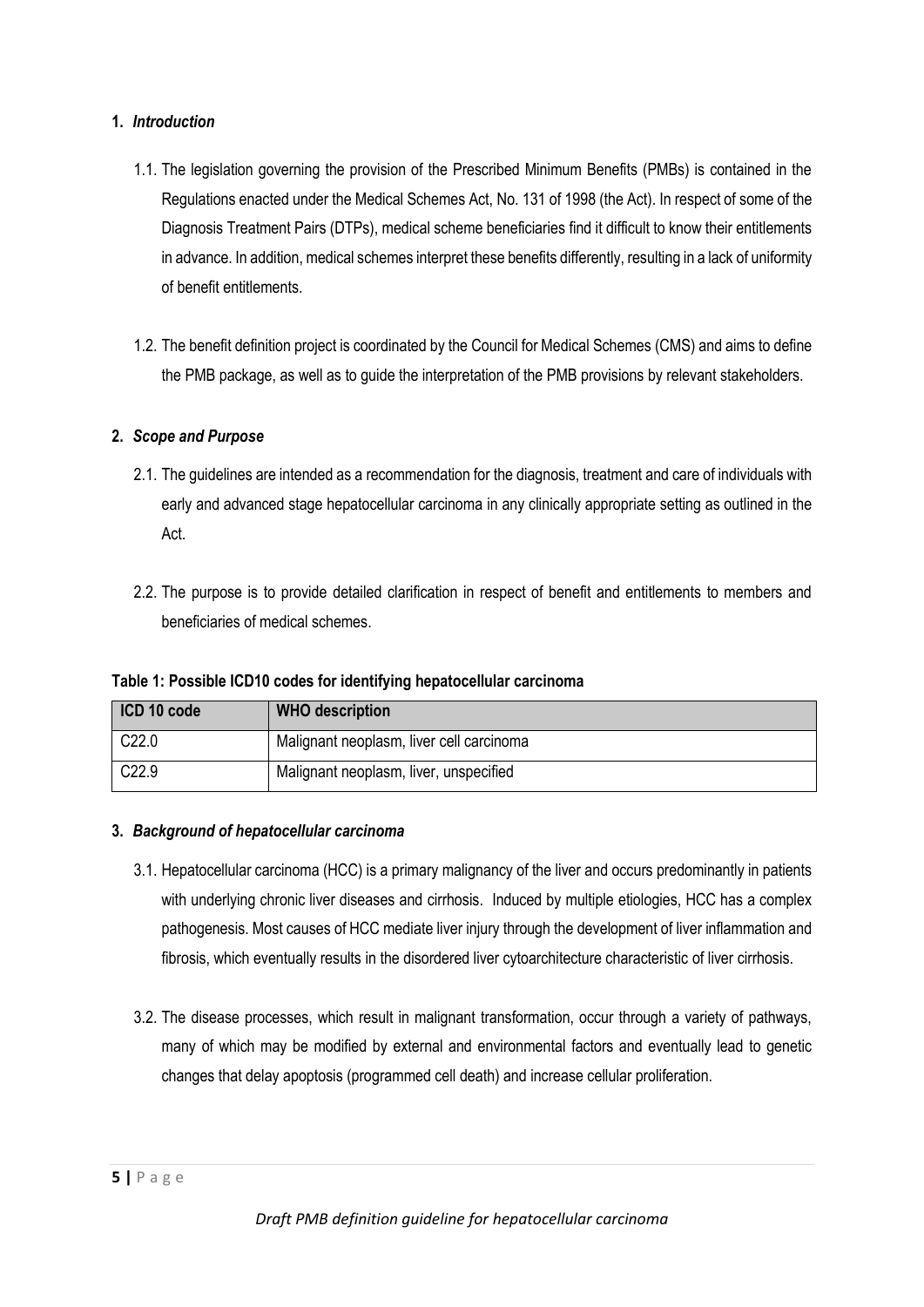- 3.3. HCC typically forms soft masses with foci of hemorrhage or necrosis ranging in size from less than 1 to over 30 cm. The cirrhotic liver exhibits focal areas of abnormal, immature hepatocytes and as such, dysplastic foci (<1 mm) or dysplastic nodules (DNs) (≥1 mm) arising in the background of cirrhosis are considered precancerous lesions.
- 3.4. Small HCC, with a maximum diameter of less than 2cm, have been subdivided into vaguely nodular (early HCC) and distinctly nodular HCC (progressed HCC) on the basis of the presence of atypia and other morphologic features (Hytirogou, Park & Krinksy, 2007).
- 3.5. Although both the low and high grade nodules have a potential to develop into HCC, high grade dysplastic nodules are at a much higher risk (Park, 2011; Kobayashi, Ikeda & Hosaka, 2006). Furthermore, as differentiating DNs, especially high-grade DNs, from early HCC can be challenging, the distinction is made based on recommendations of International Consensus Guidelines (The International Consensus Group for Hepatocellular Neoplasia, 2009) that the presence of stromal invasion is considered to be the hallmark feature that differentiates early HCC from DNs. The two patterns reflect differing long-term clinical outcomes (The International Consensus Group for Hepatocellular Neoplasia, 2009).
- 3.6. The growth of the HCC dysplastic nodules typically occurs in an asymptomatic phase which may be years in length and the estimated doubling times varies between one and 19 months, with a median of six months (Sheu, Sung & Chen, 1985; Barbara, Benzi & Galani, 1992).

# **4.** *Epidemiology*

- 4.1. HCC represents more than 90% of primary liver cancers. Hepatocellular Carcinoma (HCC) is the 6<sup>th</sup> most common cancer in the world and the third cause of cancer related death accounting for 7% of all cancers (Kew, 2014; Raoul, 2008).
- 4.2. The prevalence of HCC worldwide parallels that of viral hepatitis and the majority of cases are associated with Hepatitis B virus (HBV) and Hepatitis C virus (HCV). Worldwide, approximately 54% of HCC cases can be attributed to HBV infection, while 31% are attributed to HCV infection, leaving approximately 15% associated with other causes (Parkin, Bray, Ferlay & Pisani, 2002; Borsh, Ribes & Diaz, 2004).
- 4.3. An estimated 65 million people in Africa are chronically infected with hepatitis B virus (HBV), with 2.5 million of them in South Africa (Burnett, Kramvis, Dochez & Meheus, 2012).
- 4.4. In South Africa, the incidence of liver cancer is ranked at number 14 and it is  $7<sup>th</sup>$  leading cause of death amongst the cancers (Global Burden of Disease Cancer Collaboration, 2016).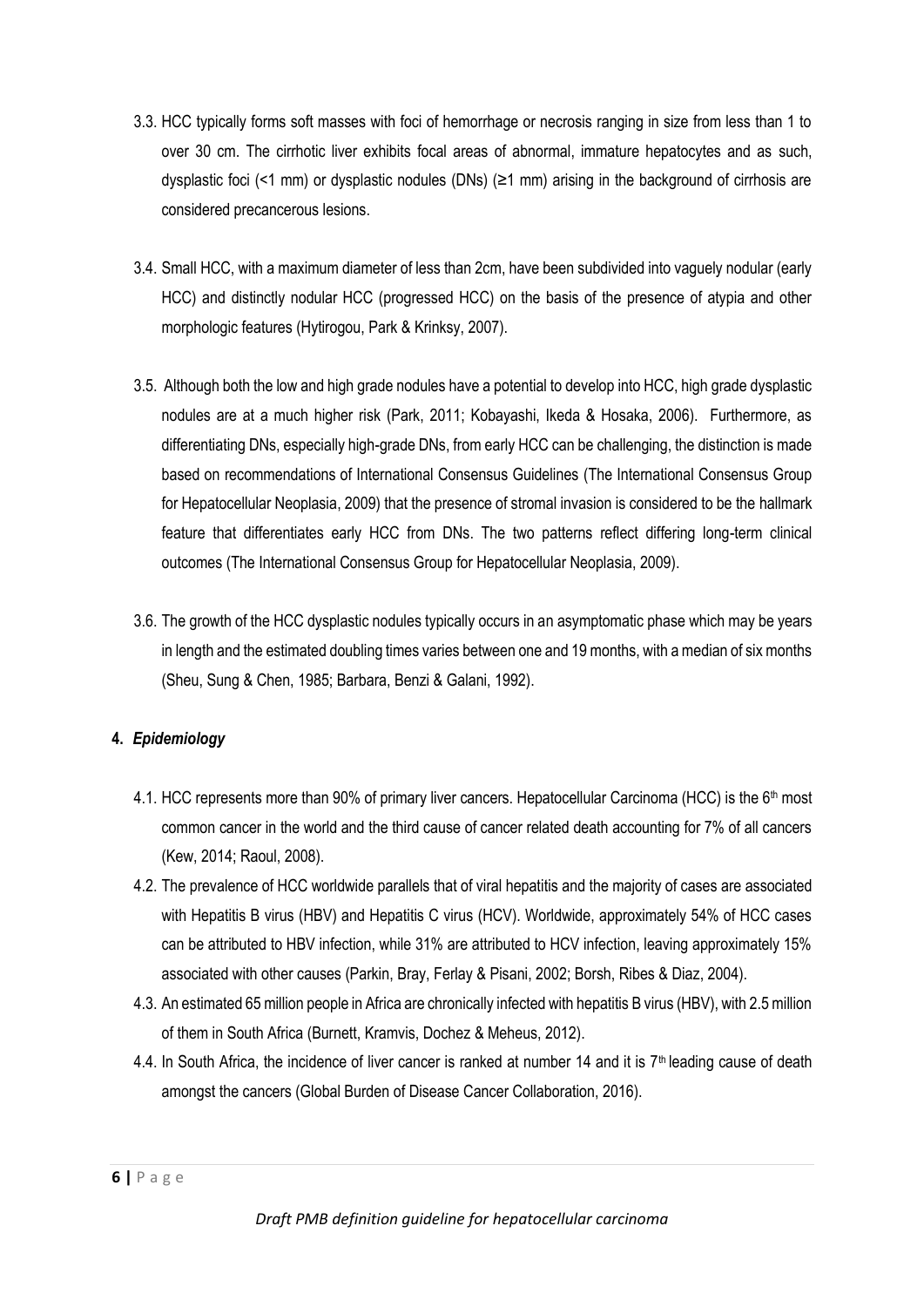- 4.5. Cirrhosis, which may be caused by chronic viral hepatitis, alcohol and inherited metabolic diseases, is also an important risk factor for HCC. HCC is a significant cause of cancer mortality in sub-Saharan Africa, and 46 000 new cases are diagnosed annually (Parkin, Ferlay & Hamdi-Cherif, 2003).
- 4.6. The age-standardized incidence of HCC is as high as 41.2/100 000 persons/year, with prognosis being poor and 92% dying within 1 year of the onset of symptoms (Kew, 2013). Given that the HBV DNA incorporates itself into the host hepatocyte genome, those with occult hepatitis B virus infection (i.e. HBsAg-negative with detectable serum HBV DNA), or those with previous exposure, are still at risk of HCC (Kew, Welschinger & Viana, 2008).
- 4.7. The worldwide burden of HCC is thought likely to continue and whilst significant progress has been made worldwide, including in South Africa through the introduction of HBV vaccine in the Expanded Program of Immunization (EPI), the prevalence of chronic liver disease is expected to remain significant among the older population who are at risk of developing HCC.

# *5. Pre-diagnostic work up of patients with suspected hepatocellular carcinoma*

- 5.1. With reported sensitivity and specificity of 60% and 97% respectively, ultrasound of the whole abdomen is recommended as PMB level of care during pre-diagnosis. If the patient is known to have pre-existing cirrhosis and the mass is greater than 2 cm in diameter, there is a greater than 95% chance that the lesion is a HCC (Arguedas, 2003).
- 5.2. A raised serum alpha fetoprotein (AFP) of > 400 ng/ml, confirms the diagnosis and further investigations including imaging studies, are required to establish the most appropriate therapy. AFP is principally the result of production by the tumour or by regenerating hepatocytes and its elevation has also been recognized in the presence of acute and chronic viral hepatitis – notably seroconversion following hepatitis B infection, as well as in patterns with cirrhosis caused by hepatitis C.
- 5.3. AFP is often elevated in hepatocellular carcinoma and may be useful in the diagnosis and follow-up of cases of hepatocellular carcinoma and as such, along with ultrasound, it is the current gold standard and most commonly used biomarker for patients at risk for HCC (Peng, Chen, Lai, Jeng, Sheu & Hsu, 2004). Although serum AFP levels of more than 400ng/ml are considered diagnostic, such high values are observed only in small percentage of patients with HCC (Colombo, 2001).
- 5.4. Despite its low cost, AFP is also only 40-64% sensitive because many tumours do not produce AFP at all or do so only at a very advanced stage. AFP levels can therefore be subject to misinterpretation. When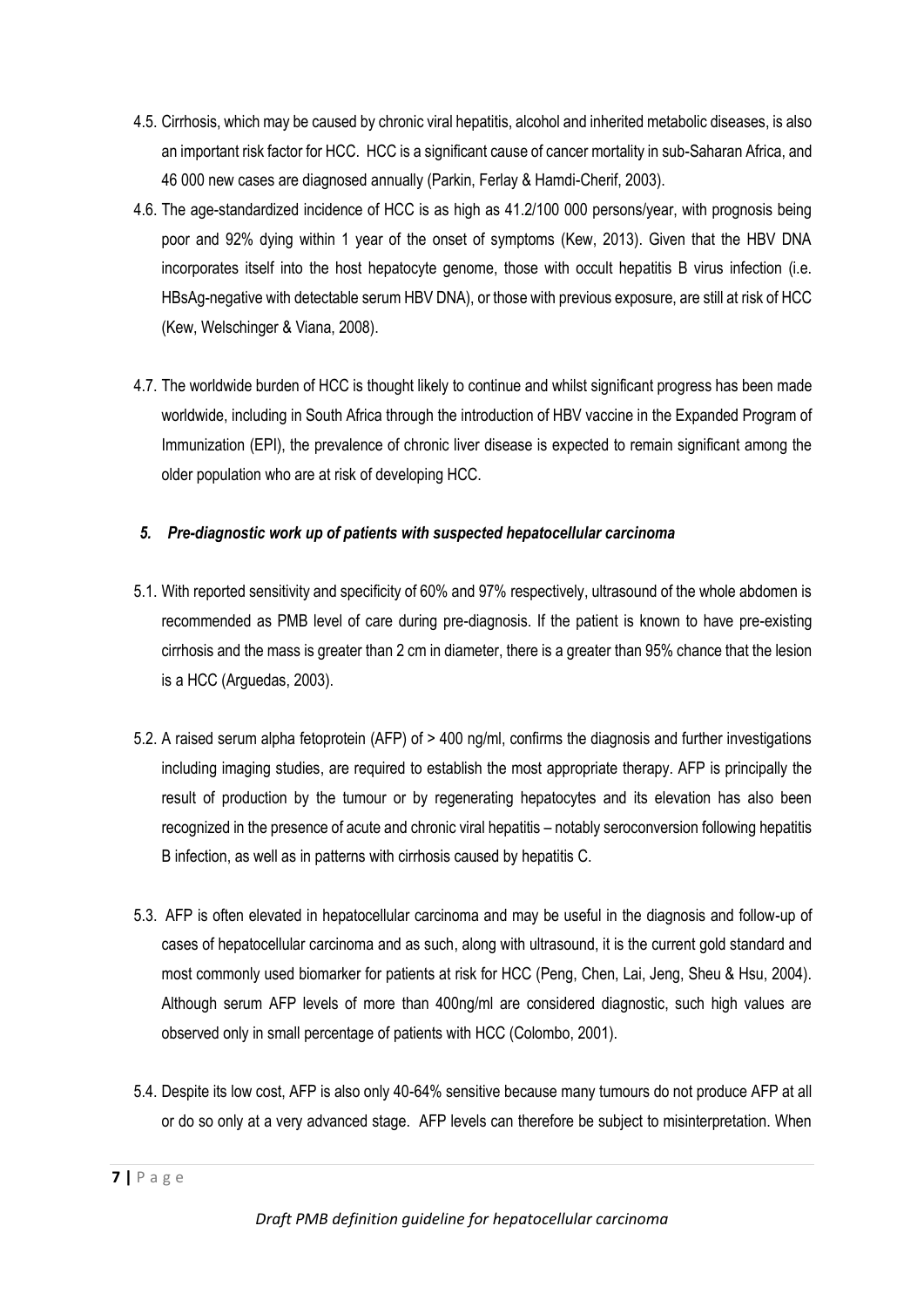elevated, AFP is 75-91% specific and values greater than 400 ng/ml are generally considered diagnostic of HCC in the proper clinical context, including appropriate radiologic findings.

5.5. Studies suggest that in patients thought to have hepatocellular carcinoma on clinical grounds, AFP levels > 400 ng/ml should strongly conform the presence of hepatocellular carcinoma by tissue diagnosis (Johnson, 2001). In cases where the AFP is normal, further radiological imaging (CT, MRI, or lipiodol angiography with follow up CT) should follow to allow for a more accurate diagnosis to be made, and to proceed to the assessment of treatment without the need for biopsy. In the few cases where real diagnostic doubt persists, biopsy may be indicated (Doyle & Sherman, 2017; Finn, 2016).

| <b>Description</b>   |                                 | Frequency    | <b>Comments</b>                                                           |
|----------------------|---------------------------------|--------------|---------------------------------------------------------------------------|
| <b>Consultations</b> | <b>GP</b>                       | $\mathbf{1}$ |                                                                           |
|                      |                                 |              |                                                                           |
| Imaging              | Ultrasound study of whole       | $\mathbf{1}$ | If inconclusive a second ultrasound may                                   |
| radiology            | abdomen incl. pelvis            |              | be required upon specialist motivation                                    |
|                      | CT abdomen and pelvis           | 1            |                                                                           |
|                      | MRI liver with contrast         | $\mathbf{1}$ |                                                                           |
|                      |                                 |              |                                                                           |
| Laboratory           | Alpha-feto protein (AFP)        | $\mathbf{1}$ | Levels higher than 400 ng/mL are                                          |
| investigations       |                                 |              | considered diagnostic with appropriate                                    |
|                      |                                 |              | imaging studies                                                           |
|                      | Liver function test (LFT)       | 1            | Elevated liver enzymes reflect active                                     |
|                      |                                 |              | hepatitis due to viral infection, current<br>alcohol use, or other causes |
|                      |                                 |              |                                                                           |
|                      |                                 |              | Increased bilirubin level usually indicates                               |
|                      |                                 |              | advanced liver disease                                                    |
|                      | Full<br>(FBC)<br>blood<br>count | $\mathbf{1}$ | Anaemia haemoglobin may be related to                                     |
|                      | including platelets             |              | bleeding from varices or other sources                                    |
|                      | <b>INR</b>                      | 1            |                                                                           |

## **Table 2: Pre-diagnosis work-up for early stage HCC**

# **6.** *Diagnosis of hepatocellular carcinoma*

6.1. Laboratory evaluation of patients with newly diagnosed hepatocellular carcinoma (HCC) should include testing to determine the severity of the underlying liver disease, as well as elucidating the etiology of the underlying disease.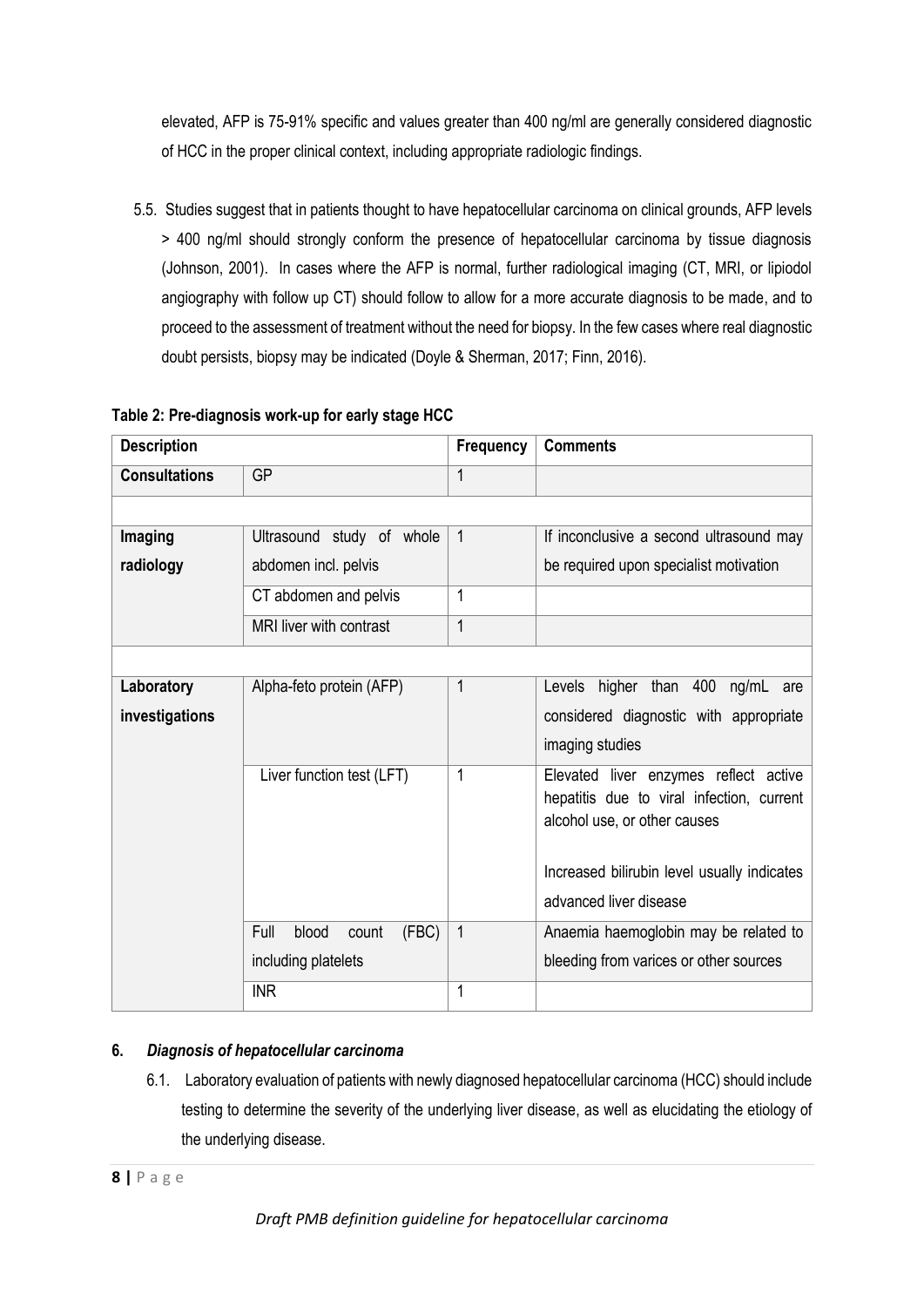- 6.2. A computed tomography (CT) of the chest, abdomen and pelvis or magnetic resonance (MR) imaging is required for intrahepatic staging of HCC. A CT scan is considered preferred technique for staging as it provides reliable detection of both intrahepatic and extrahepatic spread of the tumour. American Association for the Study of Liver Diseases (AASLD) guidelines have proposed that a single modality CT or MRI is sufficient when radiologic hallmark features are present in a nodule more than 1 cm, and that a second modality is needed when atypical features are present (Bruix & Sherman, 2011).
- 6.3. Whilst the decision to biopsy a lesion suspected of being hepatocellular carcinoma is the subject of ongoing controversy, it is currently accepted that imaging techniques may confidently establish the diagnosis, without the need for biopsy confirmation, in HCCs larger than 2 cm. Biopsy, however, can still be recommended in lesions between 1 -2 cm, but a negative response cannot be used to completely rule out malignancy (Lencioni, Cioni & Bartolozzi, 2005).
- 6.4. Once a patient has been diagnosed with HCC, treatment staging and treatment options will influence the treatment workup. Evaluation should be based on hepatitis B panel, hepatitis C, renal panel, liver function tests, and measurement of prothrombin time expressed as international normalized ratio (INR), albumin and platelet count, complete full blood count, measurement of serum AFP.

| Table 3: Diagnosis and staging work- up for hepatocellular carcinoma |  |
|----------------------------------------------------------------------|--|
|----------------------------------------------------------------------|--|

| <b>Description</b>           |                                           | <b>Frequency</b> | <b>Comments</b>                                                                                       |
|------------------------------|-------------------------------------------|------------------|-------------------------------------------------------------------------------------------------------|
| <b>Consultations</b>         | <b>GP</b>                                 | 2                |                                                                                                       |
|                              | Physician/ Gastroenterologist/<br>Surgeon | $\overline{2}$   | GP should refer the patient                                                                           |
|                              | Oncologist:<br>Medical<br>or<br>radiation | $\overline{2}$   | Motivation required for more<br>consultations                                                         |
|                              | Anaesthesiologist                         | 1                | To determine fitness for<br>surgery                                                                   |
|                              | Interventional radiologist                | 1                | Additional consultations may<br>be required                                                           |
|                              |                                           |                  |                                                                                                       |
| Laboratory<br>investigations | U&E and Creatinine                        | 1                | Increased serum creatinine<br>level may reflect intrinsic renal<br>disease or hepatorenal<br>syndrome |
|                              | <b>FBC</b>                                | 1                | Anaemia may be related to<br>bleeding from varices or other<br>sources                                |
|                              | Liver function tests                      | 1                | Elevated liver enzymes reflect<br>active hepatitis due to viral                                       |

#### **9 |** P a g e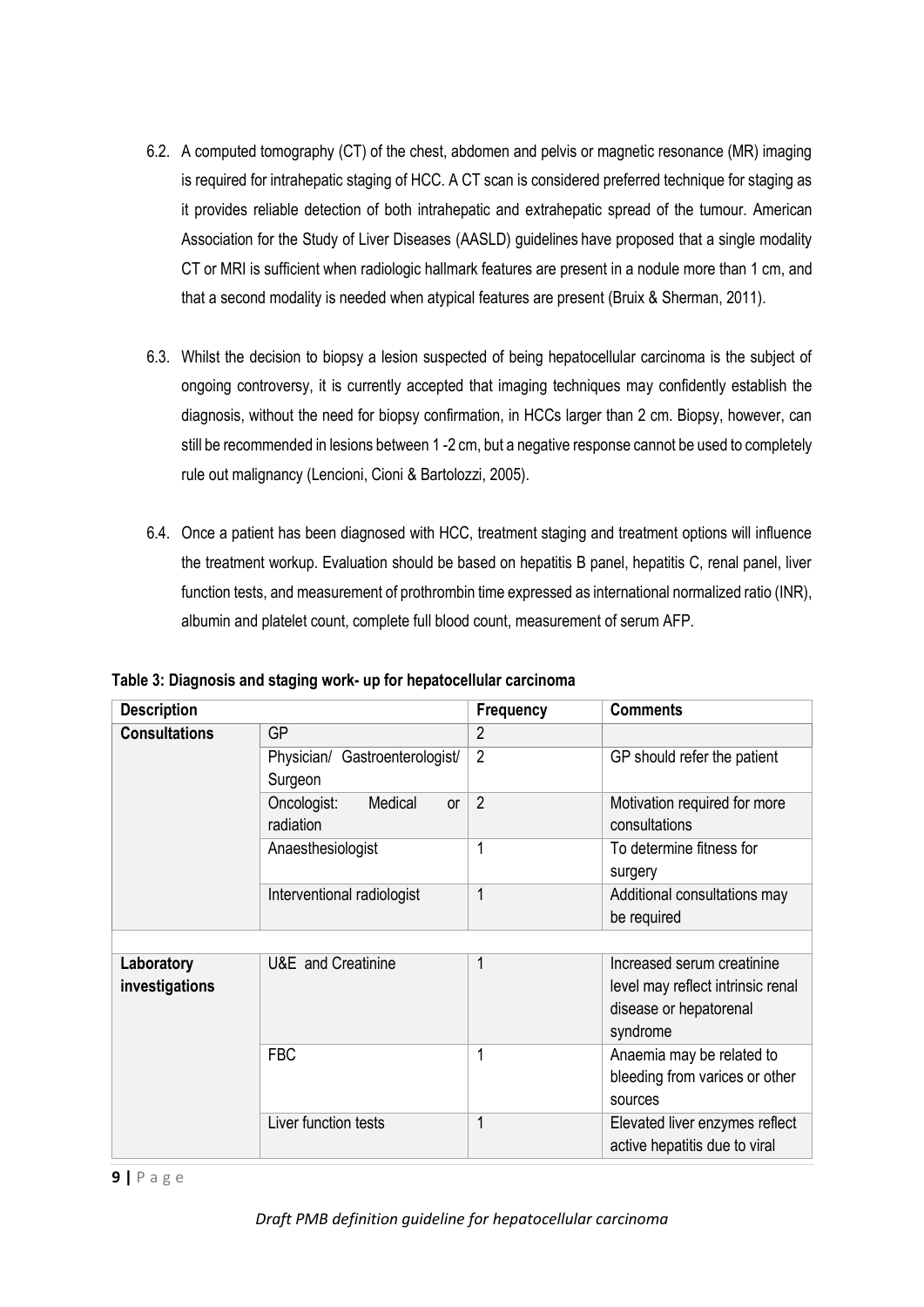|                       | Alpha-Fetoprotein                                                                                                      | 1                | infection, current alcohol use,<br>or other causes<br>Increased bilirubin level<br>usually indicates advanced<br>liver disease<br>Increased AFP - Levels higher<br>than 400 ng/mL are<br>considered diagnostic with<br>appropriate imaging studies |
|-----------------------|------------------------------------------------------------------------------------------------------------------------|------------------|----------------------------------------------------------------------------------------------------------------------------------------------------------------------------------------------------------------------------------------------------|
|                       |                                                                                                                        |                  |                                                                                                                                                                                                                                                    |
|                       | Hepatitis B surface antigen<br>anti-HCV<br>(HBsAg)<br>and<br>(HBcAb)                                                   |                  | If not done already in earlier<br>investigations                                                                                                                                                                                                   |
|                       | Calcium                                                                                                                | $\mathbf{1}$     | Hypercalcemia - Ectopic<br>parathyroid hormone<br>production is possible in 5-<br>10% of patients with HCC                                                                                                                                         |
|                       | Glucose                                                                                                                | 1                | Hypoglycaemia may represent<br>end-stage liver disease                                                                                                                                                                                             |
|                       | Cholesterol                                                                                                            | 1                | High cholesterol levels are<br>often raised in HCC                                                                                                                                                                                                 |
|                       |                                                                                                                        |                  |                                                                                                                                                                                                                                                    |
| Imaging radiology     | Chest X-ray                                                                                                            | $\mathbf{1}$     |                                                                                                                                                                                                                                                    |
|                       | CT chest, abdomen and pelvis<br>Magnetic Resonance imaging                                                             | 1<br>$\mathbf 1$ | Only if potentially resectable                                                                                                                                                                                                                     |
|                       | Diagnostic gallium scans                                                                                               | 1                | On motivation. Gallium may                                                                                                                                                                                                                         |
|                       |                                                                                                                        |                  | help distinguish regenerating<br>nodules of cirrhosis from HCC.<br>Only for operable patients. Not<br>routine.                                                                                                                                     |
|                       | Bone scan                                                                                                              | 1                | On motivation, when clinically<br>indicated.                                                                                                                                                                                                       |
|                       |                                                                                                                        |                  |                                                                                                                                                                                                                                                    |
| Imaging<br>procedures | Ultrasound Doppler (hepatic &<br>splenic veins & inferior vena<br>cava in assessment of portal<br>venous hypertension) | $\mathbf{1}$     | intraoperative ultrasound with<br>or without vascular<br>assessment pre surgery                                                                                                                                                                    |
|                       |                                                                                                                        |                  |                                                                                                                                                                                                                                                    |
| Histopathology        | Liver biopsy<br>Histology per sample/ blocks/<br>frozen sections/                                                      | 1<br>1           | For advanced disease. The<br>approach will be determined<br>on an individual basis. Not                                                                                                                                                            |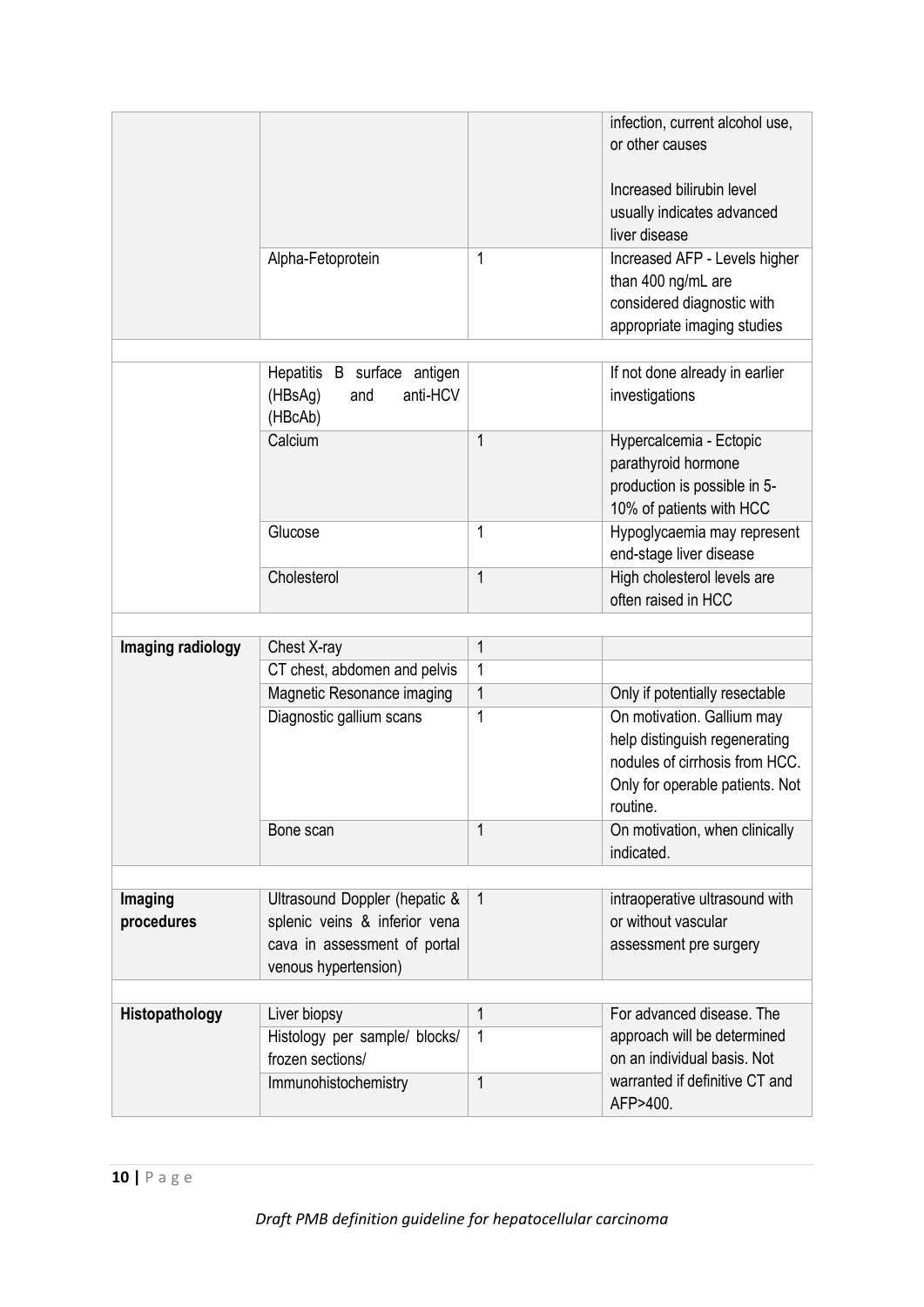## **7. Staging and Risk Assessment of Hepatocellular carcinoma**

- 7.1. The prognosis of HCC is a reflection of both tumour characteristics (i.e. size, location, tumour biology) and the degree of underlying liver disease. A number of systems have been proposed to predict the prognosis for hepatocellular carcinoma (HCC), incorporating important determinants of survival such as the severity of underlying liver disease, the size of the tumour, extension of the tumour into adjacent structures, and the presence of metastases (Clip Investigators, 2000; Lai, Lam & Wong, 1981).
- 7.2. The most commonly used systems are the tumour, node, metastasis (TNM), Barcelona Clinic Liver Cancer (BCLC) systems and the Cancer of the Liver Italian Program (CLIP) score. The BCLC which takes into account total cancer load, the stage of the cirrhosis, and the patient's functional status, with the goal of determining expected survival, as well as proposing possible treatment, appears to have the highest acceptance (Grieco, Pompili, Caminiti, Miele, Covino & Alfei*,* 2005). The BCLC classification divides HCC patients in 5 stages 0, A, B, C and D according to pre-established prognostic variables and allocates therapies according to treatment related status. The fact that it has been externally validated and that it provides a connection between the stages and the different treatment modalities serves to increase its popularity (Llovet*,* Fuster & Bruix*,* 2004).
- 7.3. The Childs-Turcotte-Pugh score (CTP) score is the most widely used grading system for liver function in cirrhotic patients. Although the CTP score by itself does not include any HCC-specific parameters, it has been incorporated into multiple contemporary scoring systems including the Barcelona Clinic Liver Cancer (BCLC) as shown below: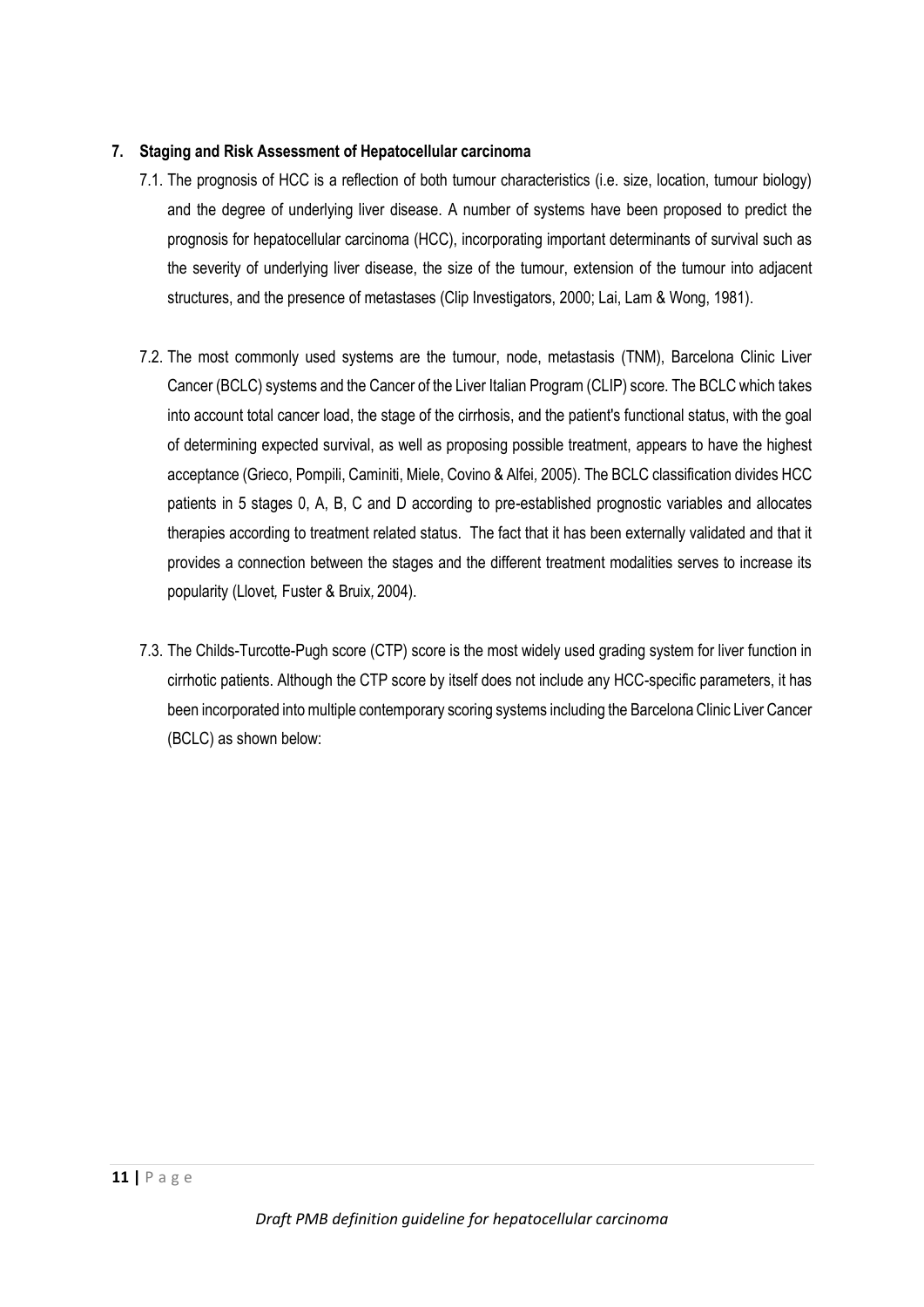

PST=performance status test; N=lymph node; M=metastasis; RFA=radiofrequency ablation; TACE=transarterial chemoembolization.

## *8. Treatment options for HCC*

## **8.1. Curative Treatments**

The only definitive treatment modalities capable of achieving a cure are hepatic resection, hepatic transplantation and percutaneous ablation (Bruix & Sherman, 2011). To date, it is estimated that up to 30% of cases can be considered for treatment with a curative intent (Llovet, Bisceglie, Bruix, Kramer, Lencioni & Zhu, 2008). Loco-regional treatments (LRT) play a key role in the management of HCC and the goal of LRT is the down staging of the tumour as well as assisting in maintaining the patient on the transplant list during the waiting period should the tumour grow in size.

## *8.1.1.* **Hepatic resection**

Hepatic resection is considered the surgical procedure of choice for Child Pugh A patients with solitary tumour confined to the liver without radiographic evidence of invasion of the vasculature and preserved liver function (Wong & Frenette, 2011; Ishizawa, Hasegawa, Aoki, Takahashi, Inoue, Sano & Imamura, 2008).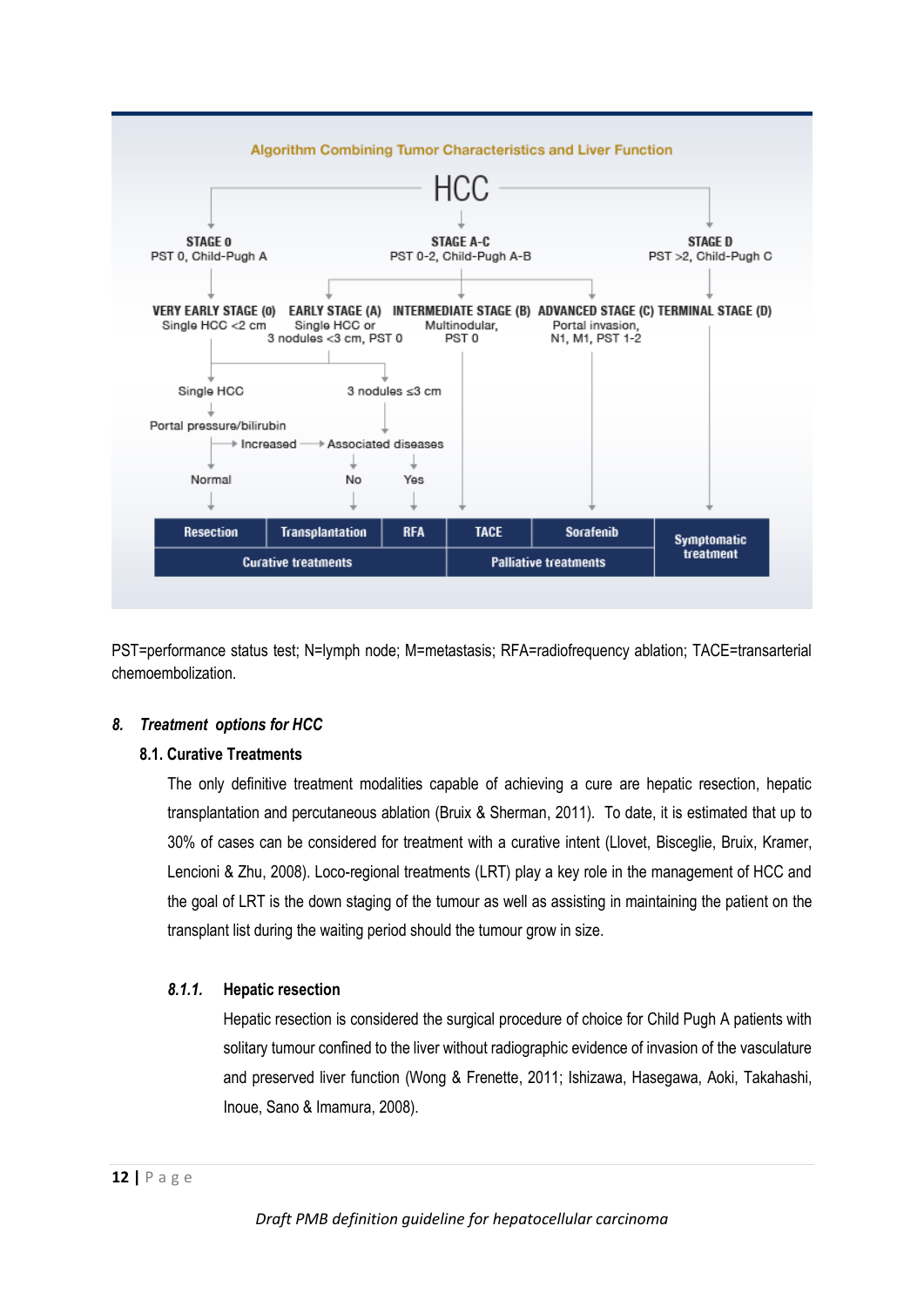The 1-, 3-, and 5-year overall survival rates of selected patients who had hepatic resection were 89.0%, 64.3%, and 53.0 %, respectively (Liu, Wang, Bao, Sun & Xing, 2016). Although surgical resection gives the best chance for cure of HCC, only 10% to 30% of patients at diagnosis are eligible for surgical interventions (Lau & Lai, 2007). Additionally, the risk of post-resection tumour occurrence has a bearing on the decision to pursue local resection due to the fact that after liver resection, as many as 75% of patients will develop intrahepatic recurrence within 5 years (Mancuso, 2013). In patients with liver cirrhosis, surgical resection is limited due to the risk of inducing postoperative liver failure.

## **8.1.2. Liver Transplantation**

Liver transplantation (LT) is considered in patients with 3 nodules less than 3 cm or with single tumours less than 5 cm with liver function impairment precluding resection. It is one of the options of curative care for those patients with HCC that are not eligible for liver resectionas. It eliminates the possibility of local recurrence at the resection margin and, moreover, removes the cirrhotic liver, which is clearly predisposed to tumour formation (Busutti, Farmer & Yersiz, 2005; Roberts, Angus & Bryce, 2004).

## **8.1.3. Ablative Therapies**

Radiofrequency ablation (RFA), microwave coagulation therapy (MCT) and percutaneous ethanol injection (PEI) are the three most commonly used local ablative treatment modalities for treatment of small primary HCC, and are considered the best treatment option for patients with early stage HCC who are not suitable for resection or transplantation. RFA is minimally invasive and has a reported 3-year survival rate averaging above 60% and the 5-year overall survival rate ranging from 18% to 51.6% in randomised controlled trials (Chen, Li & Zheng, 2006; Camma, Di Marco & Orlando, 2005). Long term studies indicate that Child–Pugh A patients with successful tumour necrosis may achieve a 50% survival at 5 years (Arii et al., 2000; Sala, Llovet, Vilana, Bianchi, Sole, Ayuso & Bru, 2004). Randomized controlled trials (RCT) have also shown that RFA provides better local disease control that could result in an improved survival in RCT (Shiina, Teratani, Obi, Sato, Tateishi, Fujishima & Ishikawa, 2005; Lin, S.M., Lin, C.J., Lin, C.C., Hsu & Chen, 2004).

#### **8.2. Palliative Therapies**

#### **8.2.1. Systematic Therapies**

With tumour growth, the blood supply becomes progressively arterialized and this characteristic provides the rationale to support arterial obstruction as an effective therapeutic option. Acute arterial obstruction induces ischemic tumour necrosis with a high rate of objective responses.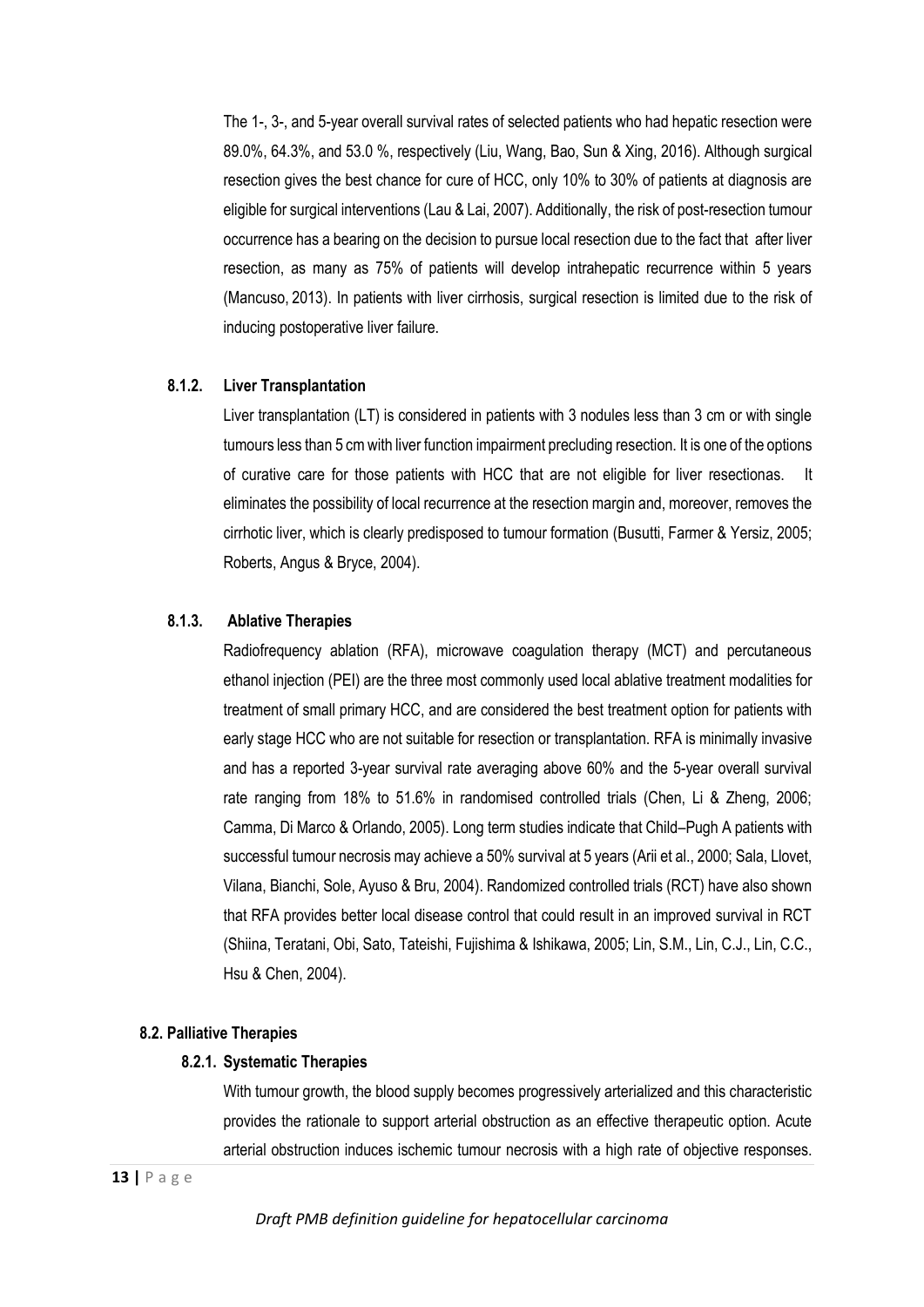Transarterial chemoembolization (TACE) is recommended for patients with BCLC stage B, or those with an excellent liver function and multinodular asymptomatic tumours without macroscopic vascular invasion or extra hepatic spread (Llovet & Bruix, 2003).

#### **8.2.2. Sorafenib**

Patients who present with more advanced unresectable HCC, or who have either failed TACE, are potential candidates for sorafenib therapy. Sorafenib is a multikinase inhibitor with reported activity against Raf-1, B-Raf, VEGFR2, PDGFR, c-Kit receptors, among others receptor tyrosine kinases and serine threonine kinases (Wilhem, Adnane, Newell, Villanueva, Llovet & Lynch, 2008; Wilhem, Carter, Lynch, Lowinger, Dumas, Smith & Schwartz, 2006).

Evidence of clinical effectiveness from the Sorafenib Hepatocellular Carcinoma Assessment Randomized Protocol (SHARP) Trial, a randomized double blind placebo controlled trial, showed that patients treated with sorafenib experienced significantly prolonged time-to-radiologic progression (5.5 vs. 2.8 months, p<0.001 ) and improved overall survival (10.7 vs. 7.9 months p<0.001) when compared to placebo (Llovet, Ricci & Mazzaferro, 2008).

The clinical effectiveness and the overall cost-effectiveness of sorafenib therapy in real world settings has yet to be described (Marrero, Kudo & Venook, 2016). Sorafenib is not currently PMB level of care for patients with advanced HCC.

#### **8.2.3. Doxorubicin**

In patients with unresectable disease not amenable to or having failed TACE, systemic doxorubicin has been used, mainly in the United States of America (USA), however, its use was based on findings from a large number of single-arm efficacy trials rather than RCTs, and these studies reported a wide variation in response rates (Lencioni, Chen, Dagher & Venook, 2010). Doxorubicin has no proven role, and is currently not recommended as PMB level of care.

#### **8.3. Treatment Algorithms**

The choice of treatment for HCC depends mainly on the extent of the disease (Song, Tobe, Inagaki, Kokudo, Hasegawa & Sugawara, 2012). The BCLC staging identifies those with early HCC who may benefit from curative therapies, those at intermediate or advanced disease stage who may benefit from palliative treatments, as well as those at end-stage with a very poor life expectancy.

#### **8.3.1 Very Early HCC**

*Draft PMB definition guideline for hepatocellular carcinoma*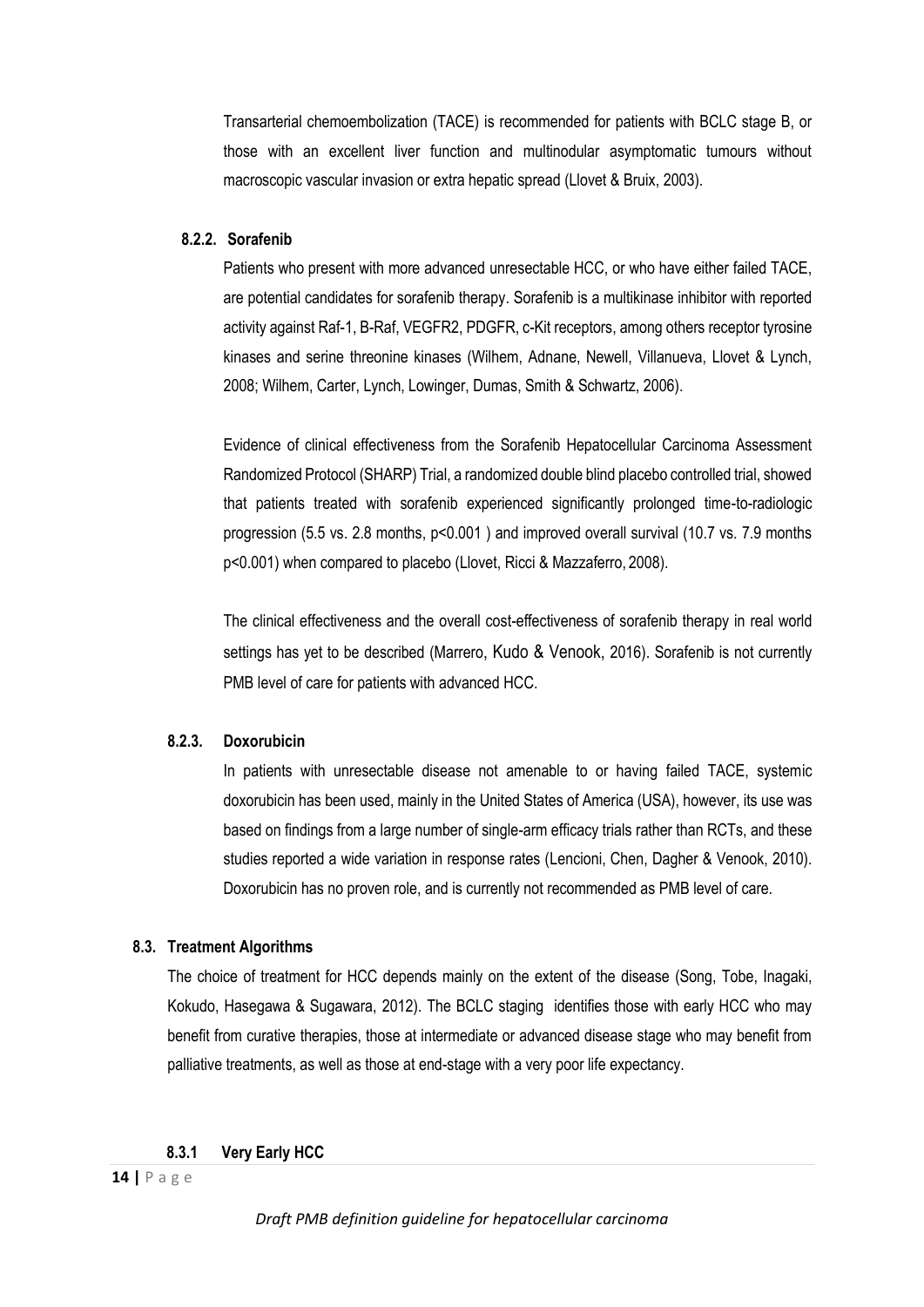Very early HCC is currently not easy to diagnose confidently prior to treatment. The absence of microvascular invasion in the lesions and dissemination, place these patients in Child-Pugh A stage. The standard treatment for patient with very early HCC is surgical resection. Such patients are thought unlikely to decompensate after resection and are reported to have an excellent 5 year survival rate. Thermal ablation methods provide an alternative treatment option for patients with nodules smaller than 2 cm in diameter. Percutaneous radiofrequency ablation (RFA) is the most widely used standard TA technique. A 5-year survival rate of 68% has been reported with RFA in very-early-stage HCC (Livraghi, Meloni, Di Stasi, Rolle, Solbiati, Tinelli & Rossi, 2008).

## **8.3.2. Early stage HCC**

Early stage disease includes patients with preserved liver function (Child–Pugh A and B) with solitary HCC or up to 3 nodules 3 cm in size. Liver resection, liver transplantation, and percutaneous TA are the various treatment options for such patients, with RFA currently the favored treatment option for patients with early-stage HCC (Bruix & Sherman, 2005). Studies on long-term outcomes of RFA-treated patients have shown consistently high 5-year survival rates in early-stage HCC (Lencioni, Cioni, Crocetti, Franchini, Pina, Lera & Bartolozzi, 2005; Tateishi, Shiina, Teratani, Obi, Sato, Koike, Fujishima, Yoshida & Kawabe, 2005; Choi, Lim, Rhim, Kim, Lee, Paik, Koh, Lee, Choi & Yoo, 2007).

#### **8.3.3. Intermediate-stage HCC**

The Barcelona Clinic Liver Cancer (BCLC) algorithm defines intermediate-stage HCC as extensive multifocal disease without vascular invasion in patients with preserved liver function and an absence of cancer-related symptoms. Patients who are intermediate-stage BCLC stage B typically have a good performance status and often have preserved liver function. Transarterial chemoembolization (TACE) is recommended as the standard level of care in such patients, based on improved survival demonstrated in a meta-analysis that compared TACE to the best available supportive care, or to other suboptimal therapies. TACE is associated with overall survival (OS) benefits, although the level of benefit reported varies significantly (Llovet & Bruix, 2003).

## **8.3.4. Advanced stage HCC**

According to the BCLC guidelines, systemic therapy with the multikinase inhibitor sorafenib is considered the standard choice for patients with advanced HCC. However sorafenib is not currently PMB level of care. External beam radiation (EBRT) is an alternative treatment when the patient is neither suitable for RFA or transplantation (Kwon, 2010; Hawkins, 2006; Andolino, 2011)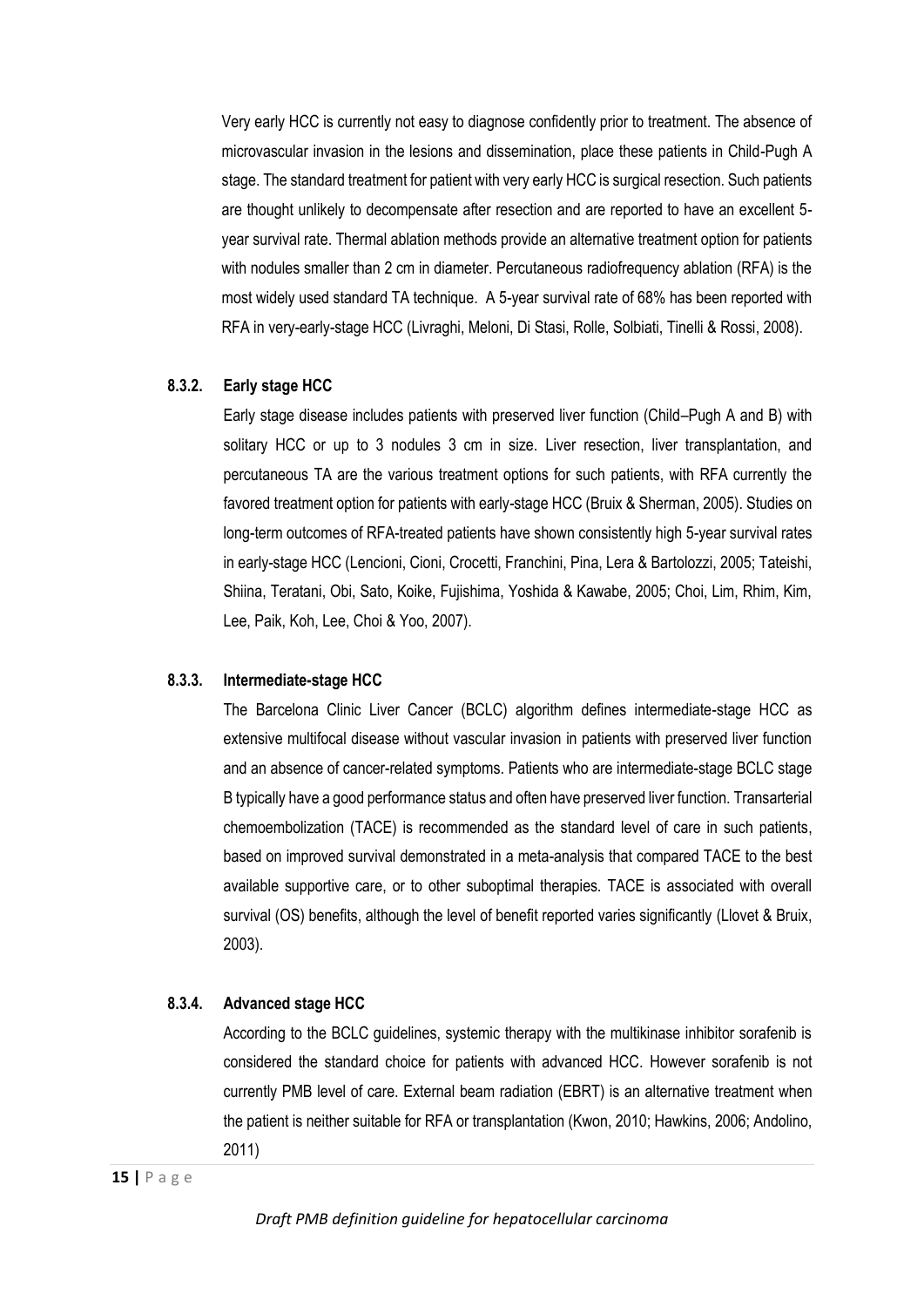# **Table 4: Treatment options for HCC**

| Chemotherapy                 | Doxorubicin                                                                                                                           | For patients with BCLC stage C       |  |
|------------------------------|---------------------------------------------------------------------------------------------------------------------------------------|--------------------------------------|--|
|                              |                                                                                                                                       |                                      |  |
| <b>Surgical intervention</b> | Liver resection                                                                                                                       | Early stage                          |  |
|                              |                                                                                                                                       | Liver transplant eliminates the      |  |
|                              | Liver transplant                                                                                                                      | possibility of local recurrence at   |  |
|                              |                                                                                                                                       | the resection margin; eliminates     |  |
|                              |                                                                                                                                       | concerns about the capacity of the   |  |
|                              |                                                                                                                                       | post resection liver remnant to      |  |
|                              |                                                                                                                                       | provide adequate liver volume.       |  |
|                              | Ablation                                                                                                                              | Ablation is the best treatment       |  |
|                              | Thermal                                                                                                                               | option for patients with early stage |  |
|                              |                                                                                                                                       | HCC who are not candidates for       |  |
|                              | chemical ablation                                                                                                                     | resection or transplantation         |  |
|                              | Transcatheter arterial                                                                                                                |                                      |  |
|                              | chemoembolization (TACE)                                                                                                              |                                      |  |
|                              |                                                                                                                                       |                                      |  |
| Radiotherapy                 | Palliative intent                                                                                                                     | Indicated for pain control           |  |
|                              | <b>Curative intent</b>                                                                                                                | On motivation on a case by case      |  |
|                              |                                                                                                                                       | basis                                |  |
| <b>Treatment exclusions</b>  |                                                                                                                                       |                                      |  |
| Sorafenib                    | Sorafenib is not considered PMB level of care.                                                                                        |                                      |  |
| <b>Theraspheres</b>          | Evidence from a number of studies that patients treated with                                                                          |                                      |  |
|                              | TheraSphere do not show significantly different overall survival times<br>compared with those treated with conventional transarterial |                                      |  |
|                              |                                                                                                                                       |                                      |  |
|                              | chemoembolisation (TACE) (Salem, Lewandowski, Atassi, Gordon,<br>Gates, Barakat, Sergie, Wong & Thurston, 2005).                      |                                      |  |
|                              |                                                                                                                                       |                                      |  |
|                              |                                                                                                                                       |                                      |  |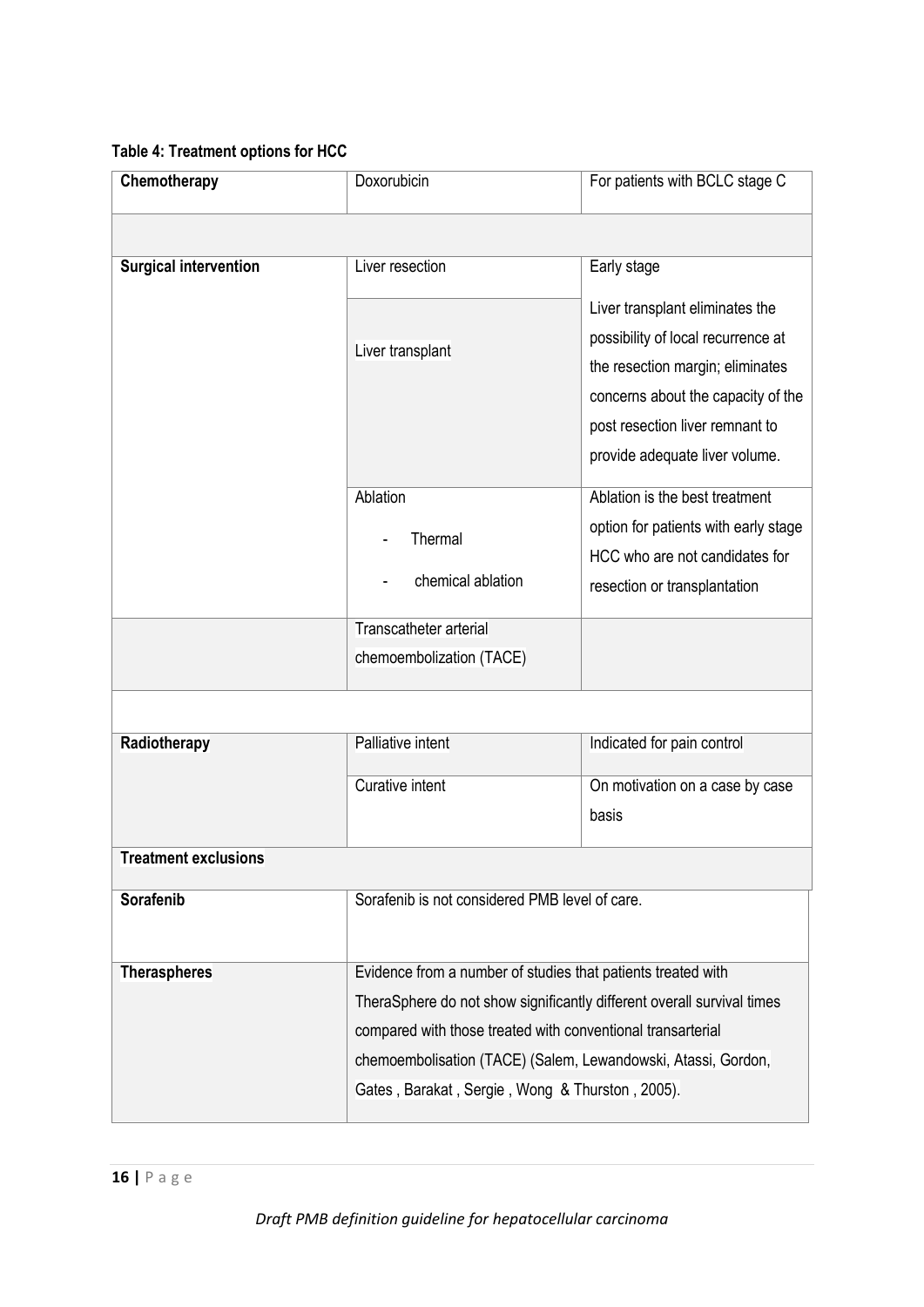| Radioembolisation                          | No randomized controlled trials have been published comparing          |  |
|--------------------------------------------|------------------------------------------------------------------------|--|
|                                            | radioembolisation with other loco-regional or systemic therapies.      |  |
|                                            | Clinical trials are needed to establish a competitive efficacy role in |  |
|                                            | these populations.                                                     |  |
|                                            |                                                                        |  |
| modulated<br>radiation<br><b>Intensity</b> | IMRT is not at PMB level of care until evidence on cost-effectiveness  |  |
| therapy (IMRT)                             | as compared to 3d-CRT is available                                     |  |
|                                            |                                                                        |  |
| <b>External beam radiation (EBRT)</b>      |                                                                        |  |
| <b>Stereotactic</b><br>radiation<br>body   | There is no phase III data as yet to support SBRT                      |  |
| therapy (SBRT)                             |                                                                        |  |

# *9. Follow up after surgical resection*

- 9.1. Despite optimal treatment, HCC continues to have a high recurrence rate and recurs in 50-80% of patients following resection; with the majority of recurrences developing within 2 years. Careful follow-up in the postoperative period is mandatory. Early recurrence after resection is associated with a dismal prognosis, reducing 5-year survival rates from 70% to 30% (Kim*,* Reed & Fujita, 2007).
- 9.2. There are no established guidelines regarding the frequency of imaging procedures in the postoperative period. In general, CT should be performed at 1 month post resection to ensure complete tumour clearance. After this initial scan, serum AFP measurements and repeat imaging studies (e.g., ultrasonography and CT) should be obtained and monitored every 6 to 12 months whilst the MRI can be repeated annually. After 2-3 years, it appears safe to increase the follow-up interval.

|                              |                               | to $2$<br>Up<br>post<br>years<br>diagnosis<br>Frequency per year | 3-10 years post diagnosis |
|------------------------------|-------------------------------|------------------------------------------------------------------|---------------------------|
| <b>Clinical</b>              | Primary care practitioner     | 4                                                                | $\overline{2}$            |
| assessment                   | Other specialists             | 2                                                                |                           |
| Laboratory<br>investigations | <b>U&amp;E</b> and Creatinine | 1                                                                | 1                         |
|                              | <b>FBC</b>                    | 1                                                                |                           |
|                              | Liver function tests:         | 1                                                                | 1                         |

# **Table 5: Response Evaluation and Follow Up**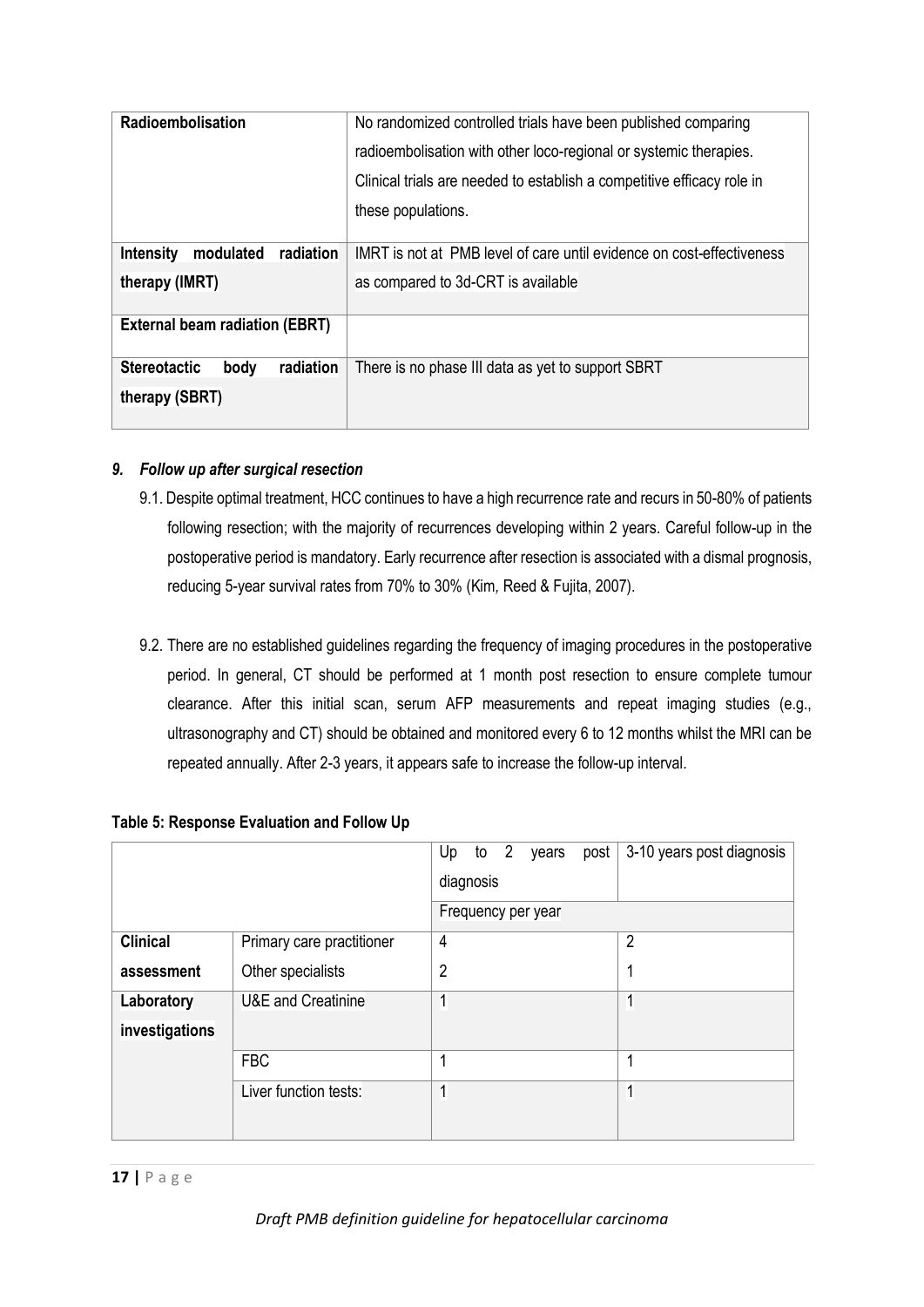|           | Alpha-Fetoprotein  |                              |  |
|-----------|--------------------|------------------------------|--|
|           | Urine dipstix      |                              |  |
|           | Histopathology     | Not routine                  |  |
| Imaging:  | <b>Ulltrasound</b> | 2                            |  |
| Radiology | CT Abdomen/ Chest  | $\overline{2}$               |  |
|           | <b>CT Brain</b>    | Only if clinically indicated |  |
|           | <b>MRI Abdomen</b> |                              |  |

*This guideline will be due for update on 31 March 2020*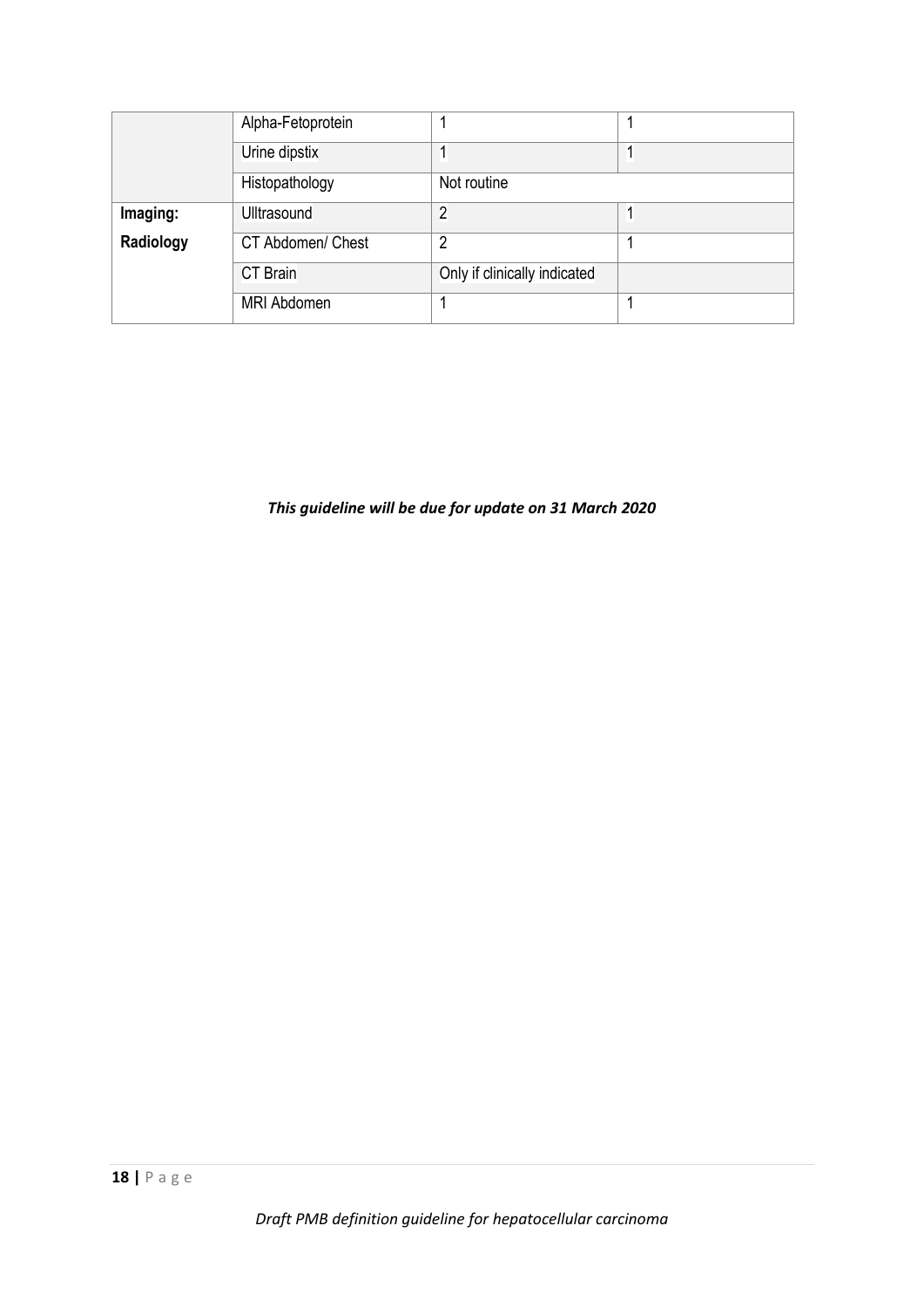## *References*

Arguedas, M.R., Chen, V.K., Eloubeidi, M.A. & Fallon, M.B. (2003). Screening for hepatocellular carcinoma in patients with hepatitis C cirrhosis: a cost-utility analysis. *American Journal of Gastroenterology,* 98(3):679-90.

Arii, S., Yamaoka, Y., Futagawa, S., Inoue, K., Kobayashi, K., Kojiro, M., Makuuchi, M., Nakamura, Y., Okita, K. & Yamada, R. (2000). Results of surgical and nonsurgical treatment for small-sized hepatocellular carcinomas: a retrospective and nationwide survey in Japan: The Liver Cancer Study Group of Japan. *Hepatology*, 32:1224–1229.

Borsh, F.X., Ribes, J., Diaz, M. & Cléries, R. (2004). Primary liver cancer: Worldwide incidence and trends. *Gastroenterology*, 1275:5-16.

Bruix, J. & Sherman, M. (2005). Management of hepatocellular carcinoma. *Hepatology,* 42:1208–1236.

Bruix, J. & Sherman, M. (2011). American Association for the Study of Liver Disease: management of hepatocellular carcinoma: an update. *Hepatology*, 53:1020-1022.

Burnett, R.J., Kramvis, A., Dochez, C. & Meheus, A. (2012). An update after 16 years of hepatitis B vaccination in South Africa. *Vaccine*, 30(3):C45-C51.

Busuttil, R.W., Farmer, D.G., Yersiz, H., Hiatt, J.R., McDiarmid, S.V., Goldstein, L.I., Saab, S., Han, S., Durazo, F., Weaver, M., Cao, C., Chen, T., Lipshutz, G.S., Holt, C., Gordon, S., Gornbein, J., Amersi, F., Ghobrial, R.M. (2005). Analysis of long-term outcomes of 3200 liver transplantations over two decades: a single-center experience. *Annals of Surgery*, 241:905–916.

Camma, C., Di Marco, V. & Orlando, A. (2005). Treatment of hepatocellular carcinoma in compensated cirrhosis with radiofrequency thermal ablation (RFTA): a prospective study. *Journal of Hepatology*, 42:535– 540.

Chen, C.Y., Li, C.W., Kuo, Y.T., Jaw, T.S., Wu, D.K., Jao, J.C., Hsu, J.S. & Liu, G.C. (2006).Early response of hepatocellular carcinoma to transcatheter arterial chemoembolization: choline levels and MR diffusion constants--initial experience. *Radiology,* 239(2):448–56.

Chen, M.S., Li, J.Q. & Zheng, Y. (2006). A prospective randomized trial comparing percutaneous local ablative therapy and partial hepatectomy for small hepatocellular carcinoma. *Annals of Surgery*, 243:321– 328.

Choi, D., Lim, H.K., Rhim, H., Kim, Y.S., Lee, W.J., Paik, S.W., Koh, K.C., Lee, J.H., Choi, M.S. & Yoo, B.C. (2007). Percutaneous radiofrequency ablation for early-stage hepatocellular carcinoma as a first-line treatment: long-term results and prognostic factors in a large single-institution series. *European Radiology*, 17:684–692.

Colombo, M. (2001) Screening for cancer in viral hepatitis. *Clinics in Liver Disease*, 5:109–122.

Doyle, A. & Sherman, M. (2017). Liver Biopsy for Hepatocellular Carcinoma (HCC): Should this be a Routine? *Current Hepatology Reports*, 16: 46.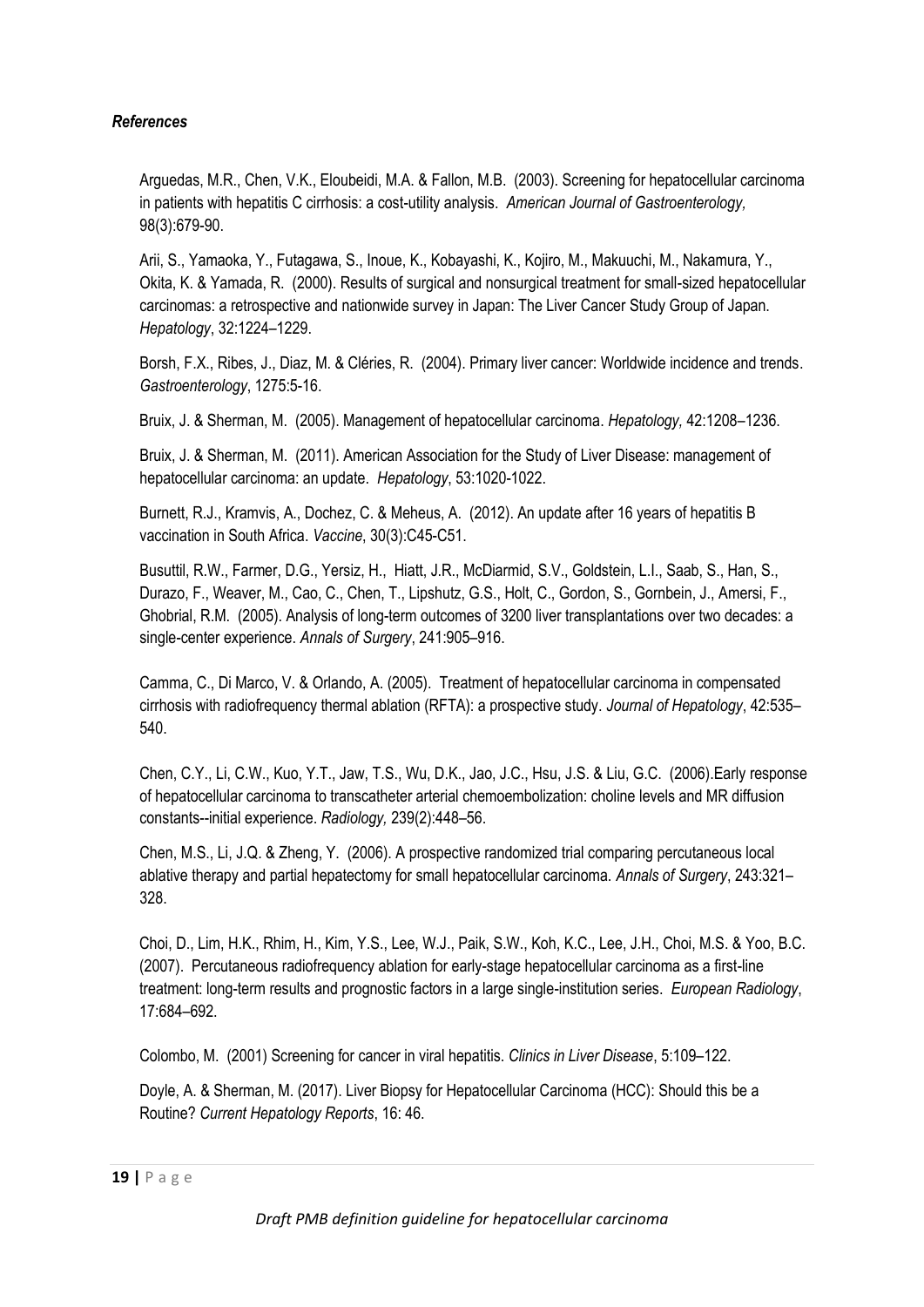Durand, F., Regimbeau, J.M., Belghiti, J., Sauvanet, A., Vilgrain, V., Terris, B., Moutardier, V., Farges, O. & Valla, D. (2001). Assessment of the benefits and risks of percutaneous biopsy before surgical resection of hepatocellular carcinoma. *Journal of Hepatology*, 35(2): 254–258.

Finn, R. S. (2016). The Role of Liver Biopsy in Hepatocellular Carcinoma. *Gastroenterology & Hepatology*, *12*(10), 628–630.

Ghanaati, H., Alavian, S.M., Jafarian, A., Ebrahimi Daryani, N., Nassiri-Toosi, M., Jalali, A.H. & Shakiba M. (2012). Imaging and Imaging-Guided Interventions in the Diagnosis and Management of Hepatocellular Carcinoma (HCC)-Review of Evidence. *Iranian Journal of Radiology*, 9(4): 167–177.

Global Burden of Disease Cancer Collaboration. 2016. Global, Regional, and National Cancer Incidence, Mortality, Years of Life Lost, Years Lived With Disability, and Disability-Adjusted Life-years for 32 Cancer Groups, 1990 to 2015. A Systematic Analysis for the Global Burden of Disease Study. *Journal of the American Medical Association- Oncology*, E1-E25.

Grieco, A., Pompili, M., Caminiti, G., Miele, L., Covino, M., Alfei, B., Rapaccini, G.L. & Gasbarrini, G. (2005). Prognostic factors for survival in patients with early-intermediate hepatocellular carcinoma undergoing nonsurgical therapy: comparison of Okuda, CLIP, and BCLC staging systems in a single Italian centre. *Gut*, 54(3):411–418.

Huang, G.T., Sheu, J.C., Yang, P.M., Lee, H.S., Wang, T.H. & Chen, D.S. (1996). Ultrasound-guided cutting biopsy for the diagnosis of hepatocellular carcinoma-a study based on 420 patients. *Journal of Hepatology*, 25:334–338.

Hytiroglou, P., Park, Y.N., Krinsky, G. & Theise, N.D. (2007). Hepatic precancerous lesions and small hepatocellular carcinoma. *Gastroenterology Clinics of North America*, 36:867–887.

Ishizawa, T., Hasegawa, K., Aoki, T., Takahashi, M., Inoue, Y., Sano, K., Imamura, H., Sugawara, Y., Kokudo, N. & Makuuchi, M. (2008). Neither multiple tumors nor portal hypertension are surgical contraindications for hepatocellular carcinoma. *Gastroenterology*, 134 (7):1908–1916.

Jeong, S.W., Jang, J.Y., Shim, K.Y., Lee, S.H., Kim, S.G., Cha, S.W., Kim, Y.S., Cho, Y.D., Kim, H.S., Kim, B.S., Kim, K.H. & Kim, J.H. (2013). Practical effect of sorafenib monotherapy on advanced hepatocellular carcinoma and portal vein tumor thrombosis. *Gut Liver*, 7: 696–703.

Johnson, P.J. (2001). The role of serum alpha-fetoprotein estimation in the diagnosis and management of hepatocellular carcinoma. *Clinics in Liver Disease,* 5:145–159.

Llovet, J.M., Ricci,S., Mazzaferro, V., Hilgard,P., Gane, E., Blanc, J.F., Cosme de Oliveira, A., Santoro, A., Raoul,J.C., Forner, A., Schwartz, M., Porta,C., Zeuzem,S., Bolondi, L., Tim F. Greten, Galle, P.R., Seitz, J.F., Borbath, I., Häussinger,D., Giannaris,T., Shan,M., Moscovici,M., Voliotis, D., & Bruix, J. (2008) Sorafenib in advanced hepatocellular carcinoma. *New England Journal of Medicine,* 359 (4):378–390.

Kew, M. (2014). Hepatocellular carcinoma: epidemiology and risk factors. *Journal of Hepatocellular Carcinoma,* 115–125.

Kew, M.C. (2013). Epidemiology of hepatocellular carcinoma in sub-Saharan Africa. *Annals of Hepatology*, 12(2):173-182.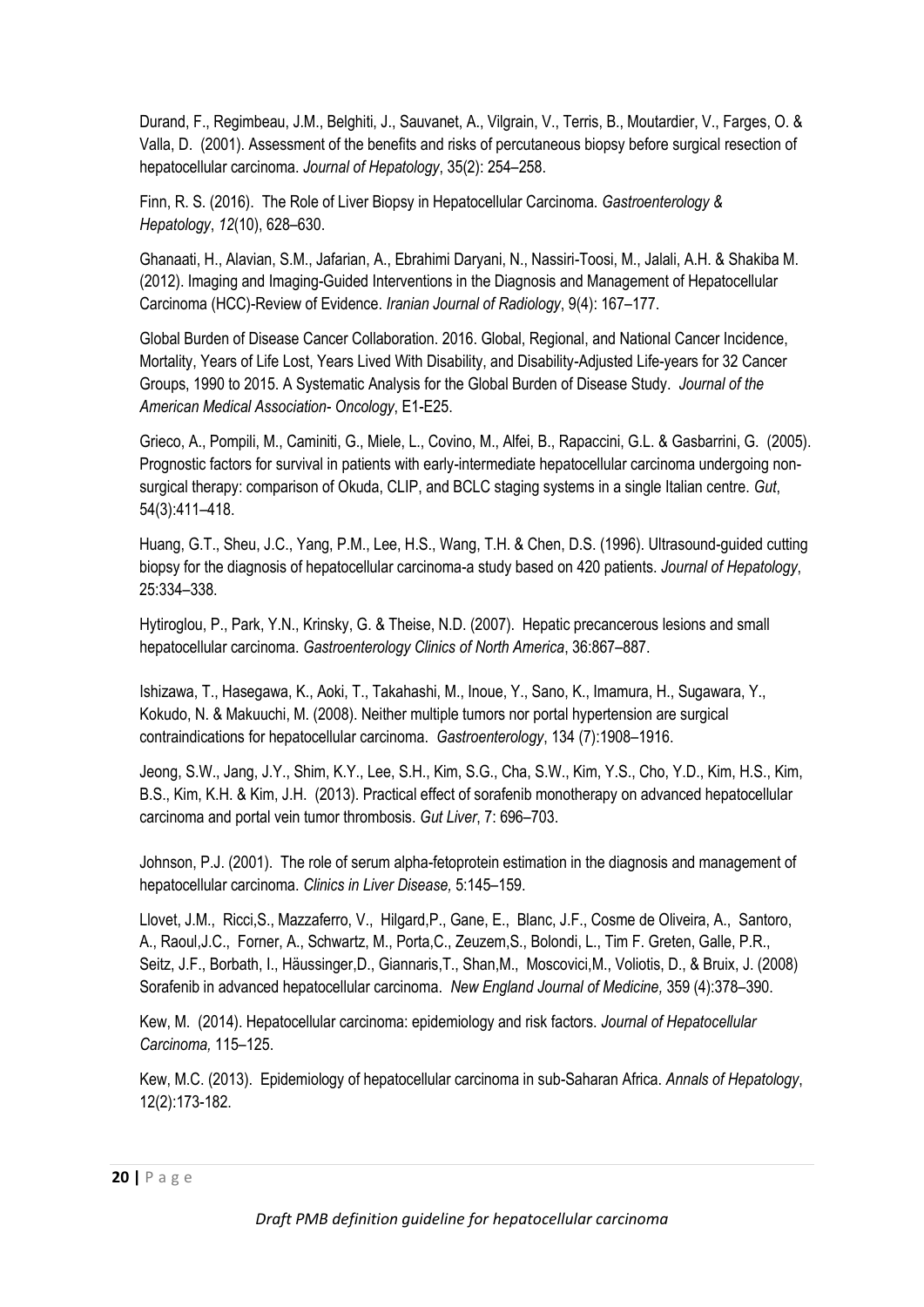Kew, M.C., Welschinger, R. & Viana, R. (2008). Occult hepatitis B virus infection in Southern African blacks with hepatocellular carcinoma. *Journal of Gastroenterology Hepatology*, 23(9):1426-1430

Kobayashi, M., Ikeda, K., Hosaka, T., Sezaki, H., Someya, T., Akuta, N., Suzuki, F., Suzuki, Y., Saitoh, S., Arase, Y. & Kumada, H. (2006). Dysplastic nodules frequently develop into hepatocellular carcinoma in patients with chronic viral hepatitis and cirrhosis. *Cancer*, 106(3):636–647

Kubota, K., Hisa, N., Nishikawa, T., Fujiwara, Y., Murata, Y., Itoh, S., Yoshida, D. & Yoshida, S. (2001). Evaluation of hepatocellular carcinoma after treatment with transcatheter arterial chemoembolization: comparison of Lipiodol-CT, power Doppler sonography, and dynamic MRI. *Abdominal Imaging*, 26(2):184– 90.

Lau, W.Y. & Lai, E.C. (2007). Salvage surgery following downstaging of unresectable hepatocellular carcinoma: a strategy to increase resectability. *Annals of Surgical Oncology,* 14(12):3301–3309.

Lencioni, R., Cioni, D., Crocetti, L., Franchini, C., Pina, C.D., Lera, J. & Bartolozzi, C. (2005). Early-stage hepatocellular carcinoma in patients with cirrhosis: long-term results of percutaneous image-guided radiofrequency ablation. *Radiology*, 234:961–967.

Lin, S.M., Lin, C.J., Lin, C.C., Hsu, C.W. & Chen, Y.C. (2004). Radiofrequency ablation improves prognosis compared with ethanol injection for hepatocellular carcinoma ≤ 4 cm. *Gastroenterology*, 127: 1714–1723.

Livraghi, T., Meloni, F., Di Stasi, M., Rolle, E., Solbiati, L., Tinelli, C. & Rossi, S. (2008). Sustained complete response and complications rates after radiofrequency ablation of very early hepatocellular carcinoma in cirrhosis: Is resection still the treatment of choice? *Hepatology*, 47:82–89.

Llovet, J.M. & Bruix, J. (2003). Systematic review of randomized trials for unresectable hepatocellular carcinoma: Chemoembolization improves survival. *Hepatology*, 37:429–442

Llovet, J.M., Di Bisceglie, A.M., Bruix, J., Kramer, B.S., Lencioni, R., Zhu, A.X., Sherman, M., Schwartz, M., Lotze, M., Talwalkar, J. & Gores, G.J. (2008). Panel of Experts in HCC-Design Clinical Trials: Design and endpoints of clinical trials in hepatocellular carcinoma. *Journal of the National Cancer Institute*, 100: 698- 711.

Llovet, J.M., Fuster, J. & Bruix, H. (2004). The Barcelona approach: diagnosis, staging and treatment of hepatocellular carcinoma. *Liver Transplantation*, 10(1):115–120.

Mancuso, A. (2013). Management of hepatocellular carcinoma: enlightening the gray zones. *World Journal of Hepatology*, 5(6):302–310.

Marrero, J.A., Kudo, M., Venook, A.P., Ye, S.L., Bronowicki, J.P., Chen, X.P., Dagher, L., Furuse, J., Geschwind, J.H., de Guevara, L.L., Papandreou, C., Takayama, T., Sanyal, A.J., Yoon, S.K., Nakajima, K., Lehr, R., Heldner, S. & Lencioni, R. (2016). Observational registry of sorafenib use in clinical practice across Child-Pugh subgroups: The GIDEON study. *Journal of Hepatology*, 65:1140-1147.

Park, Y.N. (2011). Update on precursor and early lesions of hepatocellular carcinomas. *Archives of Pathology & Laboratory Medicine,* 135(6):704–715.

Parkin, D.M. (2006). The global health burden of infection-associated cancers in the year 2002. *International Journal of Cancer*, 118: 3030–3044.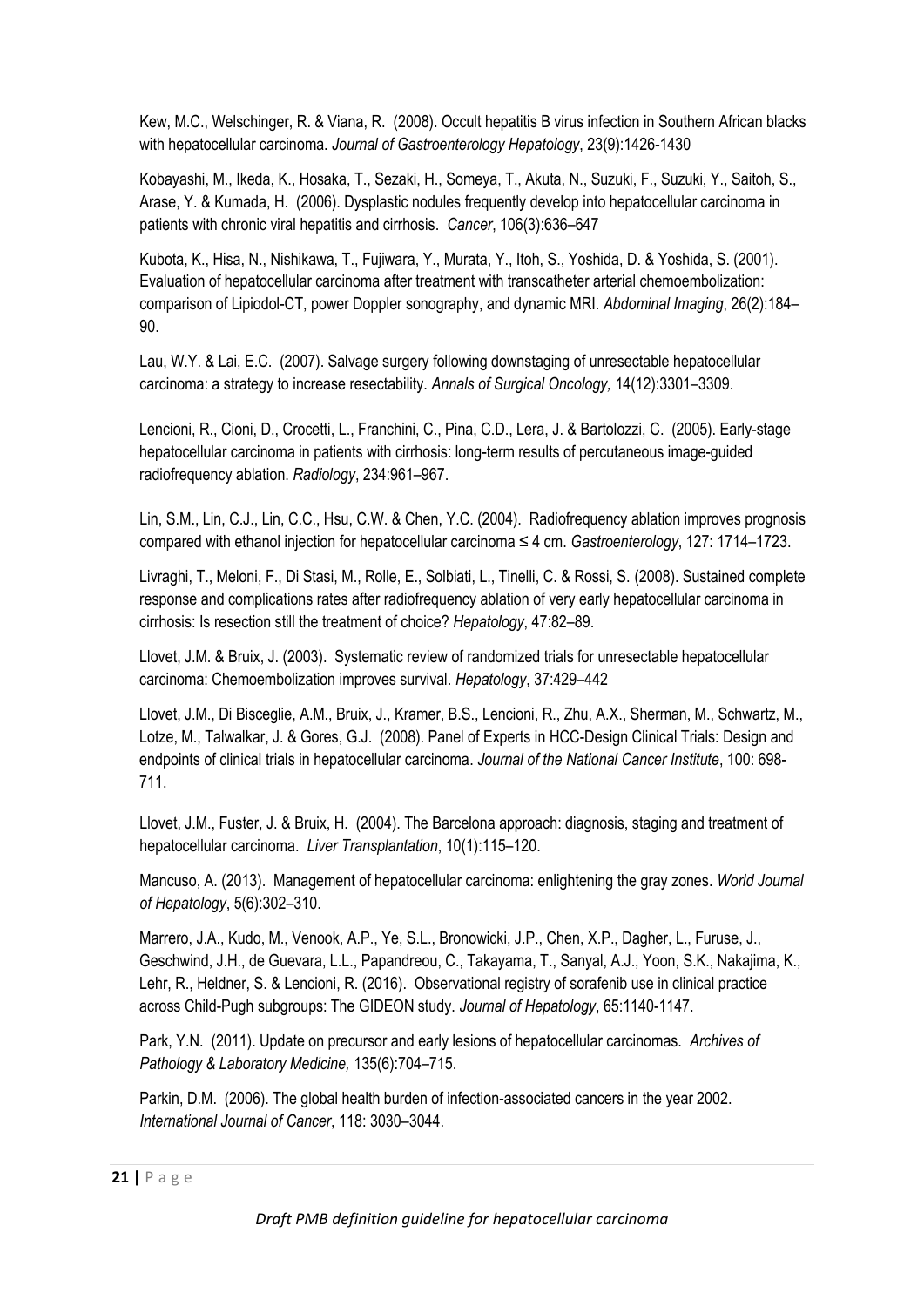Parkin, D.M., Bray, F., Ferlay, J. & Pisani, P. (2005). Global cancer statistics, 2002. *CA: A Cancer Journal for Clinicians,* 55:74–108.

Peng, S.Y., Chen, W.J., Lai, P.L., Jeng, Y.M., Sheu, J.C. & Hsu, H.C. (2004). High alpha-fetoprotein level correlates with high stage, early recurrence and poor prognosis of hepatocellular carcinoma: significance of hepatitis virus infection, age, p53 and beta-catenin mutations. *International Journal of Cancer*, 112(1):44-50.

Prospective validation of the CLIP score (2000) a new prognostic system for patients with cirrhosis and hepatocellular carcinoma: The Cancer of the Liver Italian Program (CLIP) Investigators. *Hepatology*, 31(4):840.

Raoul, J. (2008). Natural history of hepatocellular carcinoma and current treatment options. *Seminars in Nuclear Medicine,* 38(2):13–18.

Lencioni,R., Cioni,D. & Bartolozzi, C. (editor). (2005) *Focal Liver Lesions: Detection, Characterization, Ablation*. Pisa, Italy. Springer Science & Business Media.

Lencionia, R., Chenb, X-P., Dagherc, L. & Venook, A.P. (2010) Treatment of Intermediate/Advanced Hepatocellular Carcinoma in the Clinic: How Can Outcomes Be Improved? *The Oncologist*, 15(suppl 4):42– 52.

Roberts, M.S., Angus, D.C., Bryce, C.L., Valenta, Z. & Weissfeld, L. (2004). Survival after liver transplantation in the United States: a disease-specific analysis of the UNOS database. *Liver Transplantation,* 10:886–897.

Sala, M., Llovet, J.M., Vilana, R., Bianchi, L., Solé, M., Ayuso, C., Brú, C., Bruix, J. & Barcelona Clínic Liver Cancer Group. (2004). Initial response to percutaneous ablation predicts survival in patients with hepatocellular carcinoma. *Hepatology*, 40: 1352–1360.

Salem, R., Lewandowski, R.J., Atassi, B., Gordon, S.C., Gates, V.L., Barakat, O., Sergie, Z., Wong, C.Y & Thurston, K.G. (2005). Treatment of unresectable hepatocellular carcinoma with use of 90Y microspheres (TheraSphere): safety, tumor response, and survival. *Journal of Vascular and Interventional Radiology,* 16:1627–1639.

Shiina, S., Teratani, T., Obi, S., Sato, S., Tateishi, R., Fujishima, T., Ishikawa, T., Koike, Y., Yoshida, H., Kawabe, T. & Omata, M. (2005). A randomized controlled trial of radiofrequency ablation with ethanol injection for small hepatocellular carcinoma. *Gastroenterology*, 129:122–130.

Silva, M.A., Hegab, B., Hyde, C., Guo, B., Buckels, J. A. C. &. Mirza, D. F. (2008). Needle track seeding following biopsy of liver lesions in the diagnosis of hepatocellular cancer: a systematic review and metaanalysis. *Gut*, 57(11):1592–1596.

Song, P., Tobe, R.G., Inagaki, Y., Kokudo, N., Hasegawa, K., Sugawara, Y. & Tang, W. (2012). The management of hepatocellular carcinoma around the world: a comparison of guidelines from 2001 to 2011. *Liver International*, 32:1053–1063.

Stigliano, L., Marelli, D., Yu, N., Davies, D., Patch, D.W. & Burroughs, A. K. (2007). Seeding following percutaneous diagnostic and therapeutic approaches for hepatocellular carcinoma. What is the risk and the outcome? Seeding risk for percutaneous approach of HCC. *Cancer Treatment Reviews*, 33(5):437–447.